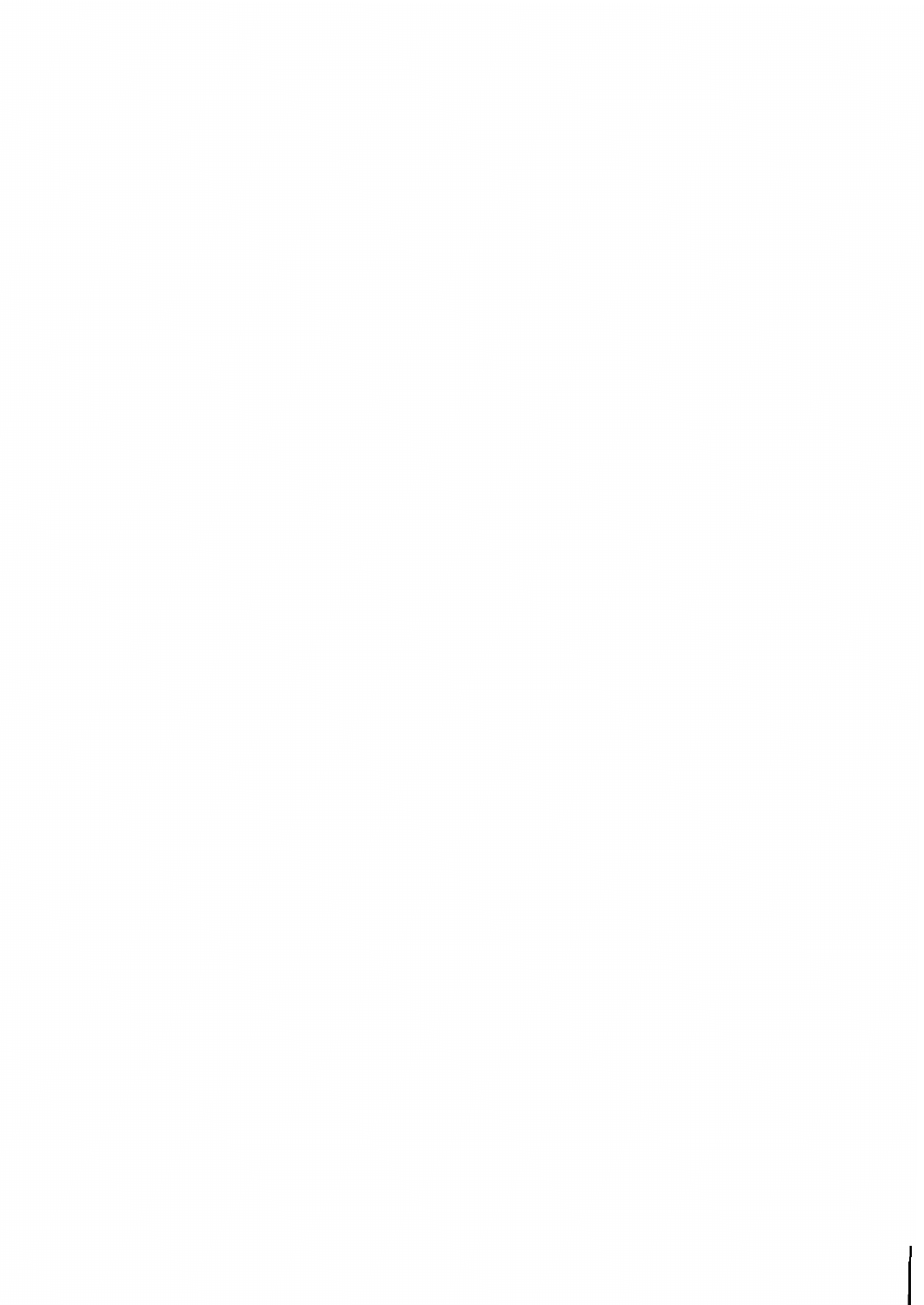THE GENERALIZED NUCLEOLUS AS A SOLUTION OF A COST ALLOCATION PROBLEM

0. Menshikova and I. Menshikov Computing Center of the Academy of Sciences of the USSR

## INTRODUCTION

It has recently become clear that ideas and methods from the theory of cooperative games can be used quite successfully to solve cost allocation problems. Among the extensive literature (see Loughlin, 1977) dealing with this subject we shall concentrate on an article based on work carried out at IIASA (Young et al., 1980). The authors of this article used game theory principles of rationality to solve the problem of sharing the cost of a joint municipal water supply system among the group of Swedish municipalities participating in the project.

In Section 1 we introduce the notion of the generalized nucleolus. The nucleolus and all its known mcdifications are special cases of our definition. Section 2 describes a method for calculating the nucleolus that can be readily implemented on a computer, and Section 3 puts forward an analytical criterion for testing the results. In Section 4 we describe some applications of the method to linear-fractional excess functions and convex games, and a number of formulas for three-person games are also given. Section 5 contains numerical results for seven modifications of the nucleolus for the six-person game discussed in Young et al. (1980).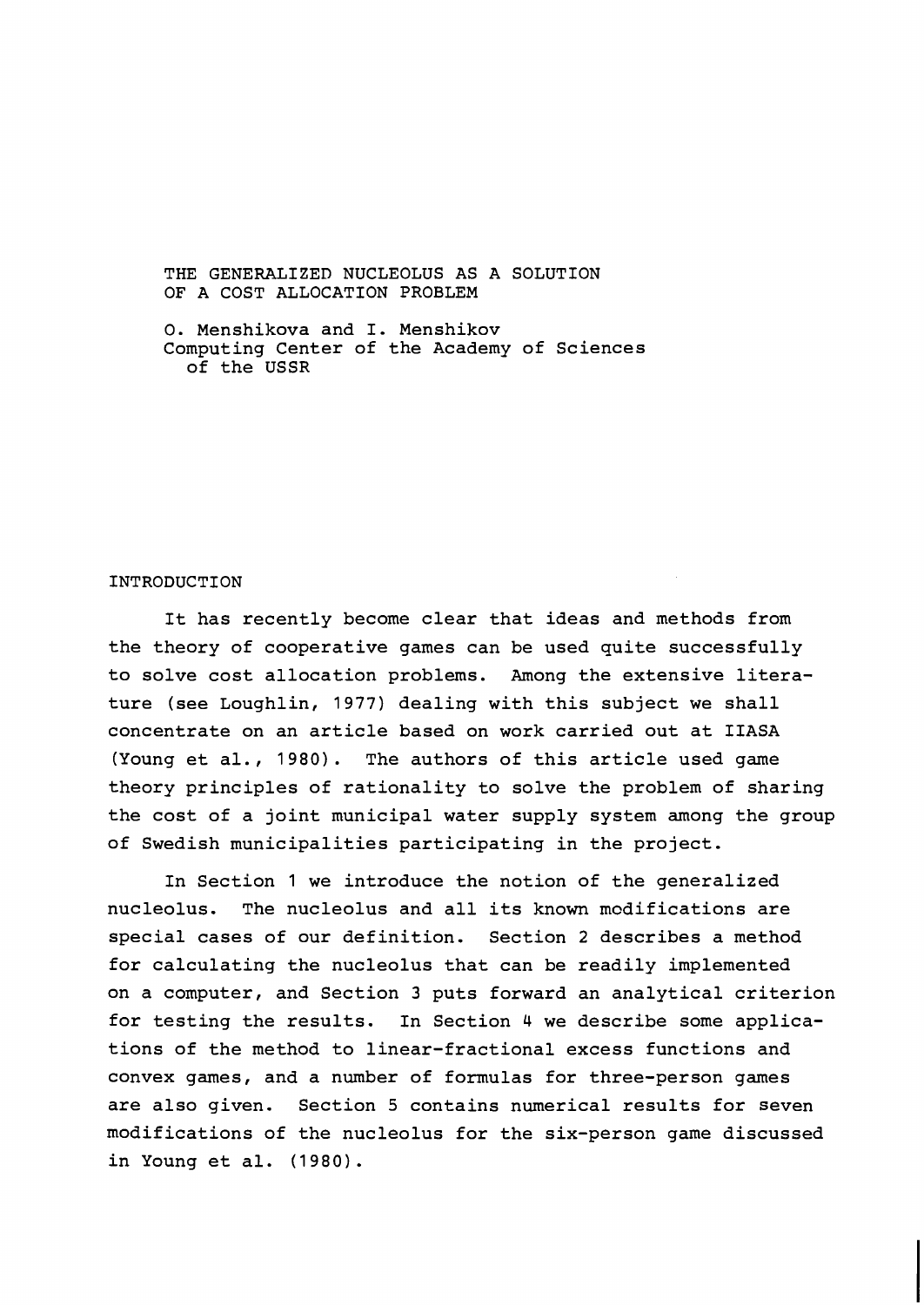#### 1. DISCUSSION OF FUNDAMENTAL NOTIONS

A classical cooperative game concerns a pair  $\langle J, v \rangle$  which consists of a set  $J = \{1, 2, ..., n\}$  of n players and a characteristic function v(S) which maps every subset S of J, called a coalition, onto a nonnegative number (for example, the coalition's largest guaranteed payoff). The outcome of a cooperative game will be a coalition of n players and a payoff vector, i.e., all players will share a common payoff. Usually the payoff vector (imputation) is assumed to be individually rational, which means that no player will accept a value less than his own guaranteed payoff. The imputations are therefore elements of the following set:

$$
X = \left\{ x \in R^n \mid \sum_{i \in J} x_i = v(J) , x_i \ge v(i) \text{ for all } i \in J \right\} .
$$

The main problem of cooperative game theory is to formalize the way in which the possibilities of each coalition (described by v(S)) may be converted to the possibilities of individual players (given in terms of imputations from the set X). The aim of the investigation is to calculate an imputation or a set of imputations that is in some sense optimal. The most popular principles of rationality used in cooperative game theory are the core, the von Neumann-Morgenstern solution, the Shapley value, and the nucleolus and its various modifications.

In the particular application of cooperative game theory considered here, the players are the users of water (regions, municipalities and so on) and the characteristic function is interpreted as the least cost c(S) of serving coalition S of users, that is, the cost of constructing and operating a joint facility to supply coalition S. It is assumed that the amount c(S) is sufficient to meet the water demand of each member of the coalition. The water demand of users is calculated on the basis of factors such as population, industrial requirements, and so on.

By analogy to the set X, let the set of cost allocations be defined as follows:

 $-2-$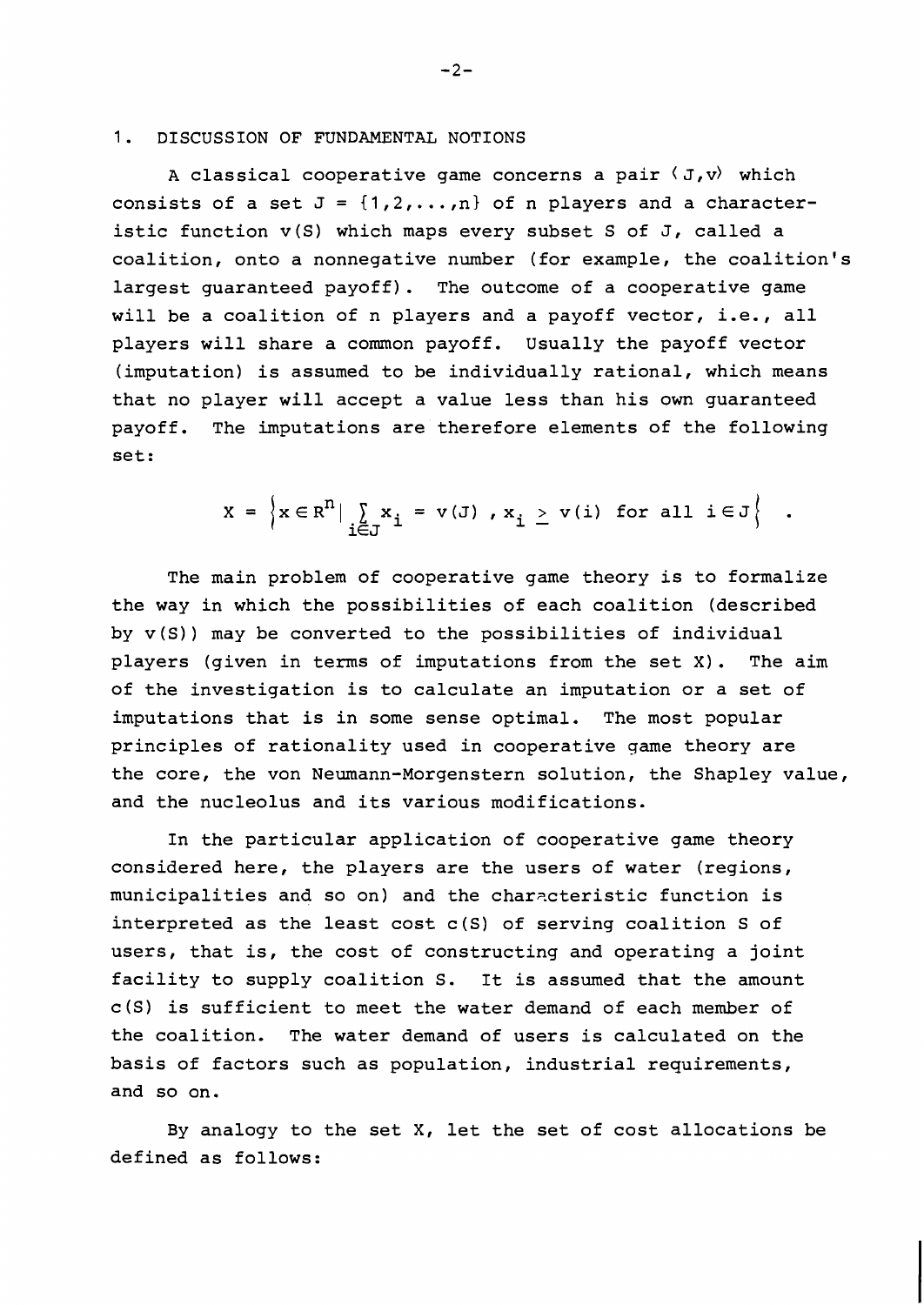$$
Y = \left\{ y \in R^n \middle| \bigcup_{i \in J} Y_i = c(J) \middle| y_i \le c(i) \text{ for all } i \in J \right\} .
$$

Classical cooperative game theory as a rule operates with the game in 0-normalized form. This means that  $v(i) = 0$ ,  $i \in J$ ;  $0 \lt v(S) \lt v(J)$ ,  $S \subset J$ . If, in addition,  $v(J) = 1$ , then the game is said to be in (0,l)-normalized form.

The following mapping is used to reduce the characteristic function c(S) to 0-normalized form:

$$
v(S) = \sum_{i \in S} c(i) - c(S) \qquad . \tag{1}
$$

A cost allocation y corresponding to c(S) is associated with an imputation x by the following formula:

$$
y_i = c(i) - x_i, \qquad i \in J \qquad . \tag{2}
$$

One can easily see that the cost of serving any group of users may be less than the sum of the costs of serving them individually, especially when the users are neighbors. This case is represented as follows:

$$
c(S) < \sum_{i \in S} c(i)
$$

The function  $c(S)$  is assumed to be superadditive, which in game theory means that

$$
c(S) + c(T) \geq c(SUT) \tag{3}
$$

where

$$
S, T \subset J \quad , \qquad S \cap T = \emptyset \quad ,
$$

because the possible ways of serving S together with T include the possibility of serving S alone and T alone.

It is shown by Young et al. (1980) that the nucleolus and its different modifications (see Schmeidler, 1969, and Shapley and Shubik, 1973) are the methods from game theory most applicable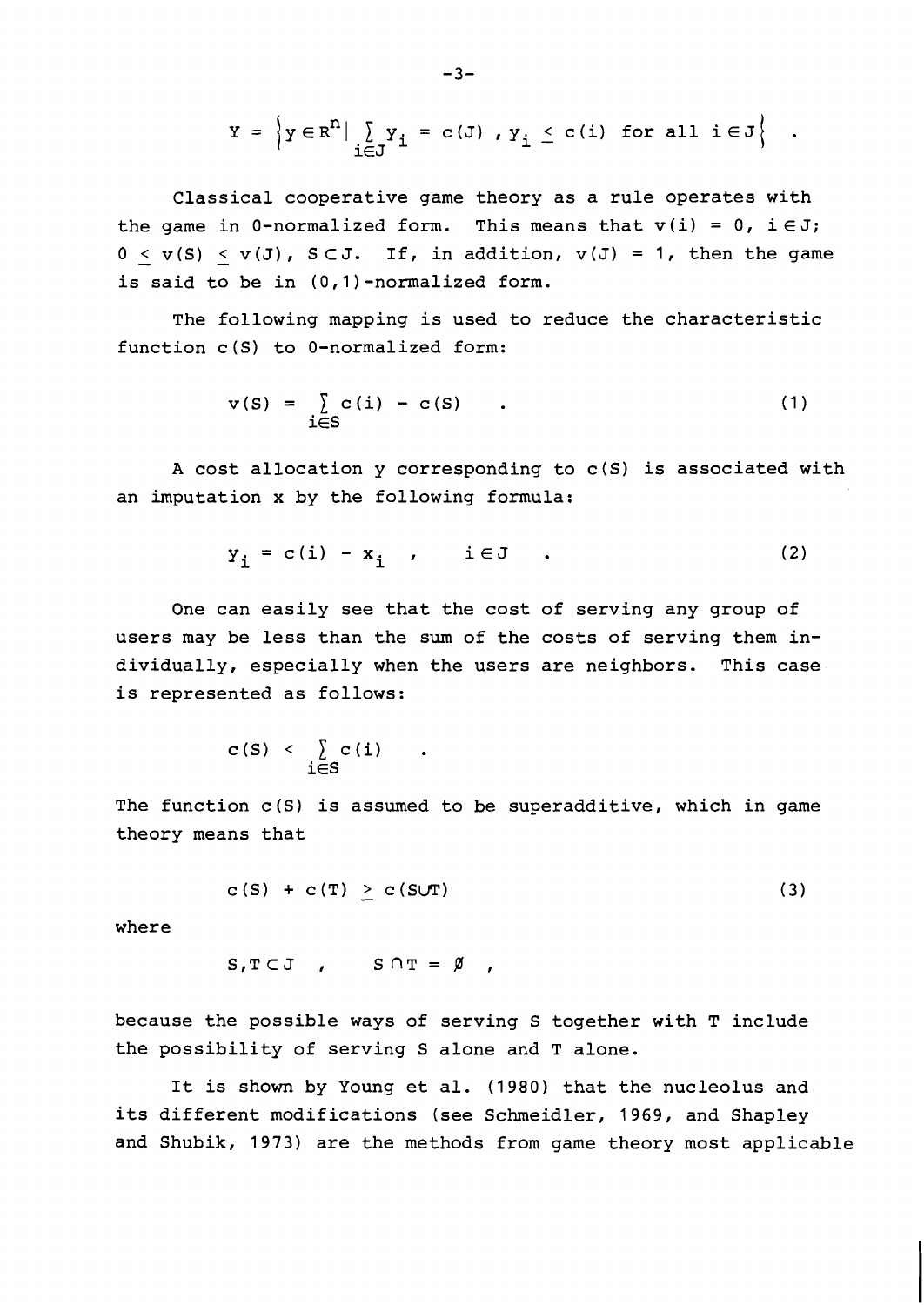to cost allocation problems. In the present paper a definition of the generalized nucleolus is given (all known modifications of the nucleolus are special cases of this form) and a method for calculating it is suggested.

We shall now introduce some definitions from Young et al. (1980). It is natural to denote

$$
y(S) = \sum_{i \in S} Y_i
$$

Assume

$$
\overline{Y} = \{ y \in R^{n} | y(\mathbf{J}) = c(\mathbf{J}) \} .
$$

Following Shapley and Shubik (1973), we define the least core as a set of vectors y which are optimal solutions of the following linear programming (1.p.) problem:

$$
\min \varepsilon
$$
\n
$$
y(S) \leq c(S) + \varepsilon, \quad S \subset J
$$
\n
$$
y(J) = c(J) .
$$
\n(4)

The core **(C)** is the set of allocations y which satisfy all the constraints of problem (4) with  $\varepsilon = 0$ .

If problem (4) has multiple solutions the following tiebreaking device may be used. For any allocation y and coalition S, define the excess of S relative to y to be

$$
e(S, y) = c(S) - y(S)
$$

Let  $\epsilon_1$  (y) be the largest excess of any coalition relative to y,  $\varepsilon$ <sub>2</sub>(y) the next largest excess and so on. The nucleolus is a cost allocation *y* for which

> $\overline{u}$  $\varepsilon_1(\overline{y}) \leq \varepsilon_1(y)$  for all  $y \in \overline{Y}$  $(5)$

$$
\varepsilon_{\mathfrak{Z}}(\overline{y}) \leq \varepsilon_{\mathfrak{Z}}(y) \qquad \text{for all } y \text{ satisfying (5) } \qquad (6)
$$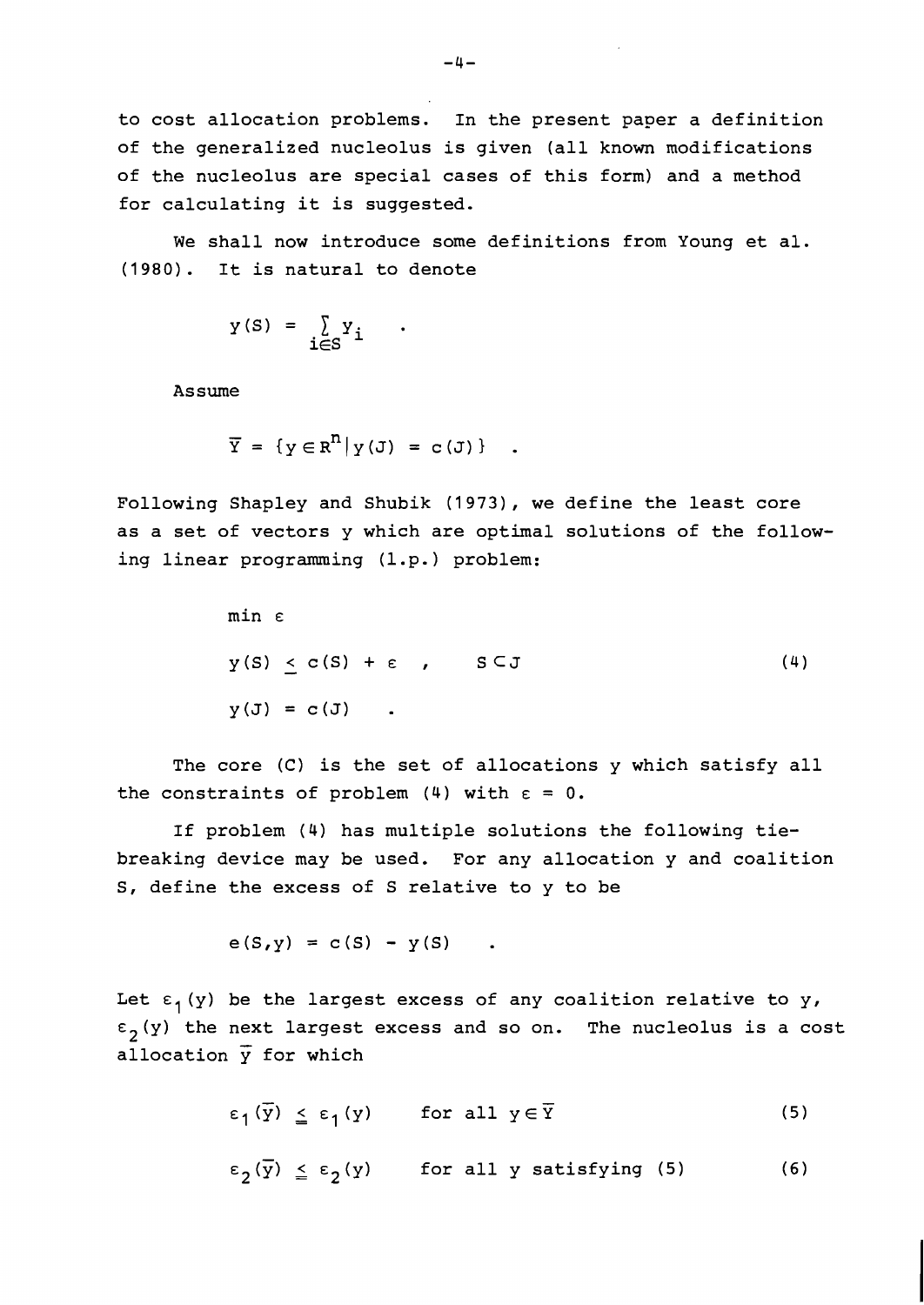$\overline{v}$  $\epsilon_{3}(\overline{y}) \leq \epsilon_{3}(y)$  for all y satisfying (5) and (6) (7)

and so on.

We should perhaps comment on some aspects of this definition of the nucleolus.

1. The definition of the nucleolus given above may produce a vector which is not, in general, a cost allocation from Y but only from  $\overline{Y}$  because the condition of individual rationality may not be observed. If the characteristic function is such that the core is not empty or, in other words, if the optimal  $\varepsilon$  in problem (4) is not positive, then every allocation  $y \in \overline{Y}$  which is optimal in (4) is a member of Y. This is not necessarily the case when the optimal  $\varepsilon$  is positive.

This fact can be illustrated by the following simple example. Let

$$
J = \{1, 2, 3, 4, 5\}, \quad c(S) = \sum_{i \in S} c(i) ,
$$

where

$$
\text{is } f \{2,3\}, \{4,5\} \text{ and } c(J) - c(1) - c(2,3) - c(4,5) \stackrel{\text{def}}{=} q > 0.
$$

Then, for an allocation  $y$  to be optimal in problem  $(4)$ , the following condition must be true:

$$
y_1 = c(1) + \frac{1}{3} q > c(1)
$$

To fulfill the condition of individual rationality we include the inequalities

$$
y_i \leq c(i) \qquad , \qquad i \in J
$$

as constraints in problem (4) .

2. We reproduce below a table from Menshikova (1974), which gives the nucleolus of an arbitrary three-person game in  $(0,1)$ normalized form. Here  $v(1,3) = a$ ,  $v(1,2) = h$ ,  $v(2,3) = d$  and , without loss of generality it is assumed that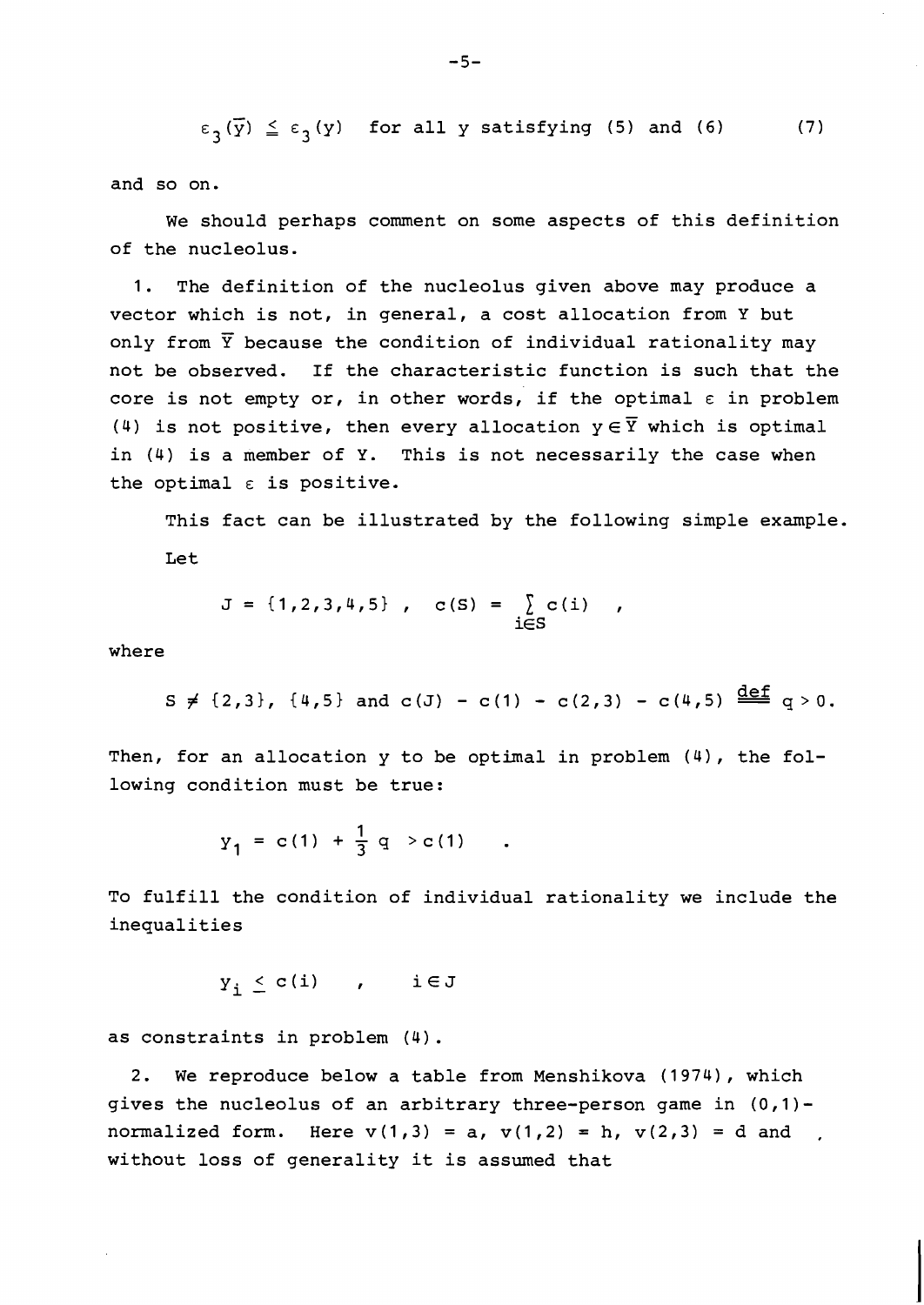$$
a \leq h \leq d \qquad . \tag{8}
$$

TABLE 1 The nucleolus of an arbitrary three-person game in (0,l) -normalized form.

| Conditions                 | Nucleolus                                                                                                                                                                                                                                                                                                                                                                 |
|----------------------------|---------------------------------------------------------------------------------------------------------------------------------------------------------------------------------------------------------------------------------------------------------------------------------------------------------------------------------------------------------------------------|
| $d \leq 1/3$               | (1/3, 1/3, 1/3)                                                                                                                                                                                                                                                                                                                                                           |
| $d > 1/3$<br>$2a+2h-d > 1$ | $\left(\frac{a+h-2d+1}{3}, \frac{d+h-2a+1}{3}, \frac{a+d-2h+1}{3}\right)$                                                                                                                                                                                                                                                                                                 |
|                            |                                                                                                                                                                                                                                                                                                                                                                           |
|                            | d > 1/3<br><br>$2a+2h-d \le 1$<br>$\left\{\n\begin{array}{ccc}\n\text{for } 2a+d \ge 1 & \left(\frac{1-d}{2}, \frac{2h+d+1-2a}{4}, \frac{2a+d+1-2h}{4}\right) \\ \text{for } 2a+d < 1 \\ 2h+d \ge 1 & \left(\frac{1-d}{2}, \frac{d+h}{2}, \frac{1-h}{2}\right) \\ \text{for } 2h+d < 1 & \left(\frac{1-d}{2}, \frac{1+d}{4}, \frac{1+d}{4}\right)\n\end{array}\n\right\}$ |
|                            |                                                                                                                                                                                                                                                                                                                                                                           |

It can be seen from Table 1 that the least core consists of more than one point when

$$
d > 1/3 \t , \t 2a+2h-d \leq 1 \t . \t (9)
$$

More precisely, the least core is the following set:

$$
\left\{ x \in \mathbb{R}^3 | x_1 = \frac{1-d}{2}, x_2 + x_3 = \frac{1+d}{2},
$$
  

$$
x_i \ge \max \left[ \frac{1-d}{2}, v(1, i) \right], i = 2, 3 \right\}.
$$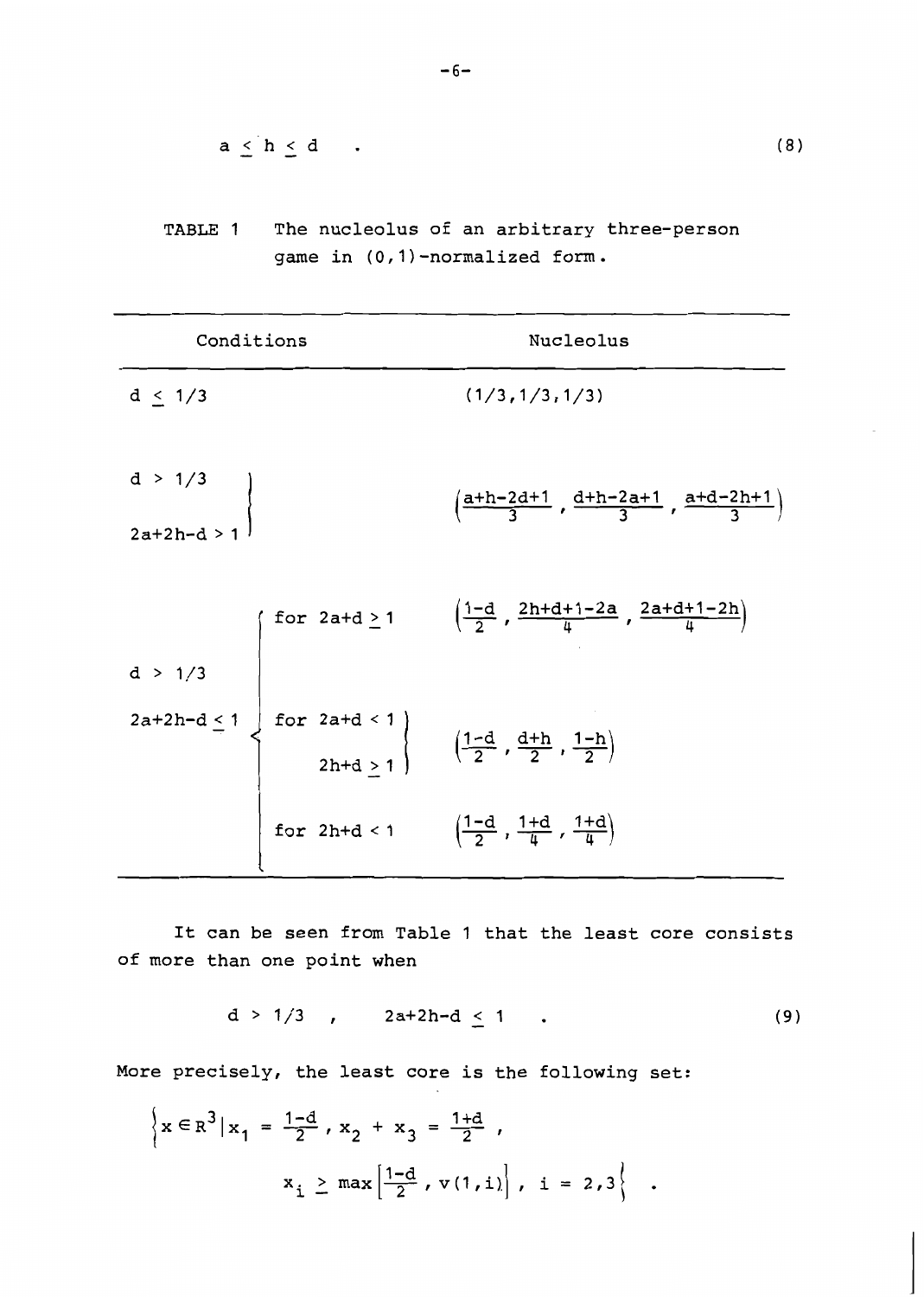The set of parameters defined by condition (9) has full dimension and no small variation of the characteristic function can reduce the least core to a single point.

The c-proportional least core is the set of allocations y which are optimal solutions of the 1.p. problem:

> min r  $y(S)$  < (1+r)c(S) ,  $S \subset J$  $(10)$  $y(J) = c(J)$ .

Finally, the weak least core is the set of optimal allocations for the following 1.p. problem:

min 
$$
\delta
$$
  
\n $y(S) \leq c(S) + \delta |S|$ ,  $S \subset J$  (11)  
\n $y(J) = c(J)$ .

Generalizing the definitions from Young et al. (1980) and taking into account point 2 above, we shall define the generalized least core as the following set:

 $L[d(S)] = {y|y \text{ is optimal in (12)}}$ 

where

min u  
\n
$$
y(S) \leq ud(S) + c(S) , S \subset J
$$
\n
$$
y(J) = c(J)
$$
\n
$$
Y_{i} \leq c(i) , i \in J .
$$
\n(12)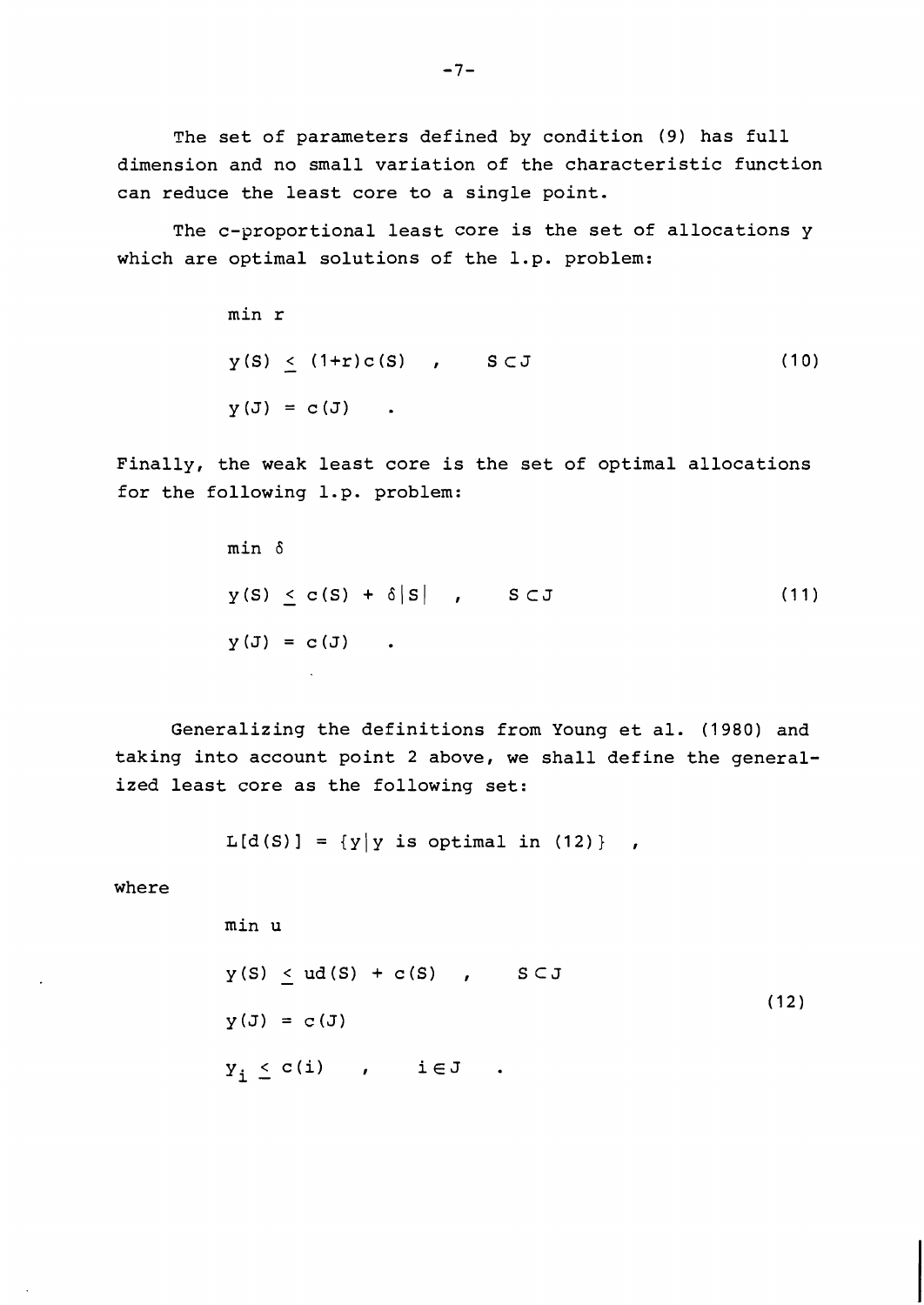We shall now give an equivalent definition of the set  $L[d(S)]$ :

$$
L[d(S)] = \{y(x) | x \text{ is optimal in (13)}\}
$$
\nmin u

\n
$$
ud(S) + x(S) \ge v(S) \qquad S \subset J
$$
\n
$$
x(J) = v(J)
$$
\n
$$
x \ge 0 \qquad .
$$
\n(13)

where  $y(x)$  is the mapping (2) and  $v(S)$  is calculated from (1). It is easy to see that the sets  $L[1]$ ,  $L[c(S)]$ ,  $L[v(S)]$ , and  $L[|S|]$ are the least core, the c-proportional least core, the proportional least core from Young et al. (1980), and the weak least core, respectively.

It is natural to define the proportional, c-proportional, and weak nucleolus by analogy with the nucleolus. These modifications all come under the broad-heading of the generalized nucleolus (Menshikova, 1976) .

# Definition of the generalized nucleolus

Fix some set  $M \subset 2^J$  and a function d:  $M \to R_+^1$  , where M is the set of all permissible coalitions and  $d(S) > 0$  is the normalizing multiplier for a coalition  $S \in M$ . For a fixed game  $\langle J, v \rangle$  and vector x let  $\theta(x)$  be a vector with components

 $\pmb{\cdot}$ 

$$
e^{O}(S,x) = \frac{v(S) - x(S)}{d(S)}
$$

arranged according to their magnitude, where  $S \in M$ , i.e., i < j implies  $\theta_i(x) \ge \theta_j(x)$ . We say that a vector  $\theta(x)$  does not lexicographically exceed  $\theta(z)$  ( $\theta(x) \le \theta(z)$ ) if the first nonzero component of the vector  $\theta(z) - \theta(x)$  is positive. Let the generalized nucleolus be the set N[M,d] of points corresponding to the lexicographical minimum of the function  $\theta(x)$  over the set X. More precisely,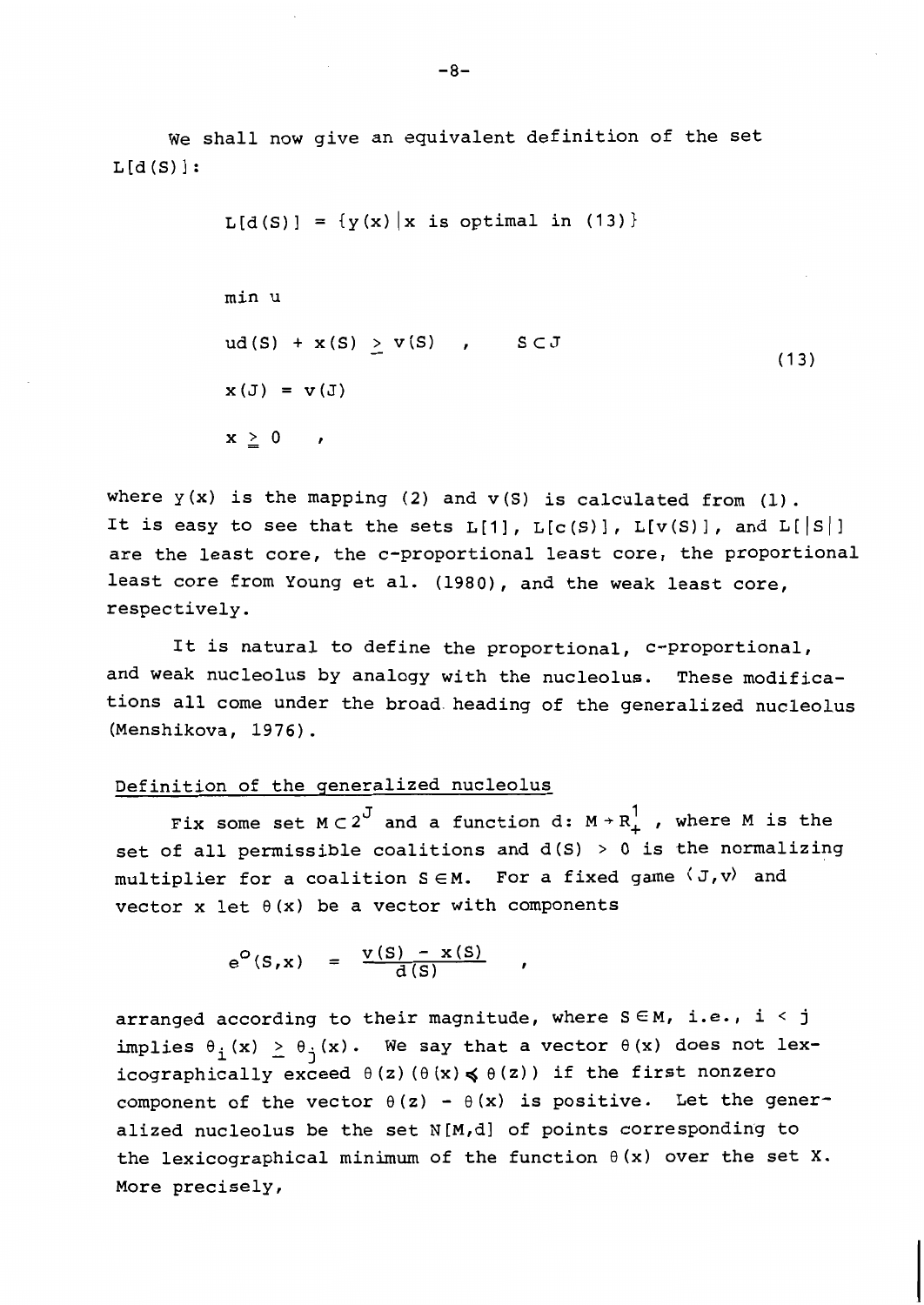$N[M,d] = \{x \in X | \theta(x) \leq \theta(z) \text{ for all } z \in X\}$ .

It is obvious that when  $M = 2^J$  and  $d(S) \equiv 1$  the set N[M,d] consists of one point - the nucleolus.

## 2. METHOD OF COMPUTATION

The computation of the nucleolus is a problem of linear lexicographical optimization and has been discussed in a large number of studies. For example, Kopelowitz (1967) suggested solving the sequence of 1.p. problems generated by the definition of the nucleolus. In addition, Kohlberg (1971) and Owen (1974) have shown how to construct a single 1.p. problem with the property that its unique solution is the nucleolus. This problem has not less than  $4^n + 1$  constraints and  $2^{n+1} + n$  variables, and the authors themselves underline the fact that a computer realization of this method is extremely complicated even for small values of n. Here we formulate a sequence of 1.p. problems such that the set of solutions of the last problem coincides with the generalized nucleolus. We also consider the corresponding sequence of dual 1.p. problems. Below we use  $\chi(S)$  to denote the characteristic vector of a coalition S, i.e.,  $\chi_i(S) = \{1, i \in S, i \in J.\}$ 0, i $\not\in$  S

Problem 1

min u  $ud(S) + x(S) > v(S)$ ,  $S \in M$  $-x(J) > -v(J)$  $x \geq 0$ 

The dual formulation of this problem is

 $-9-$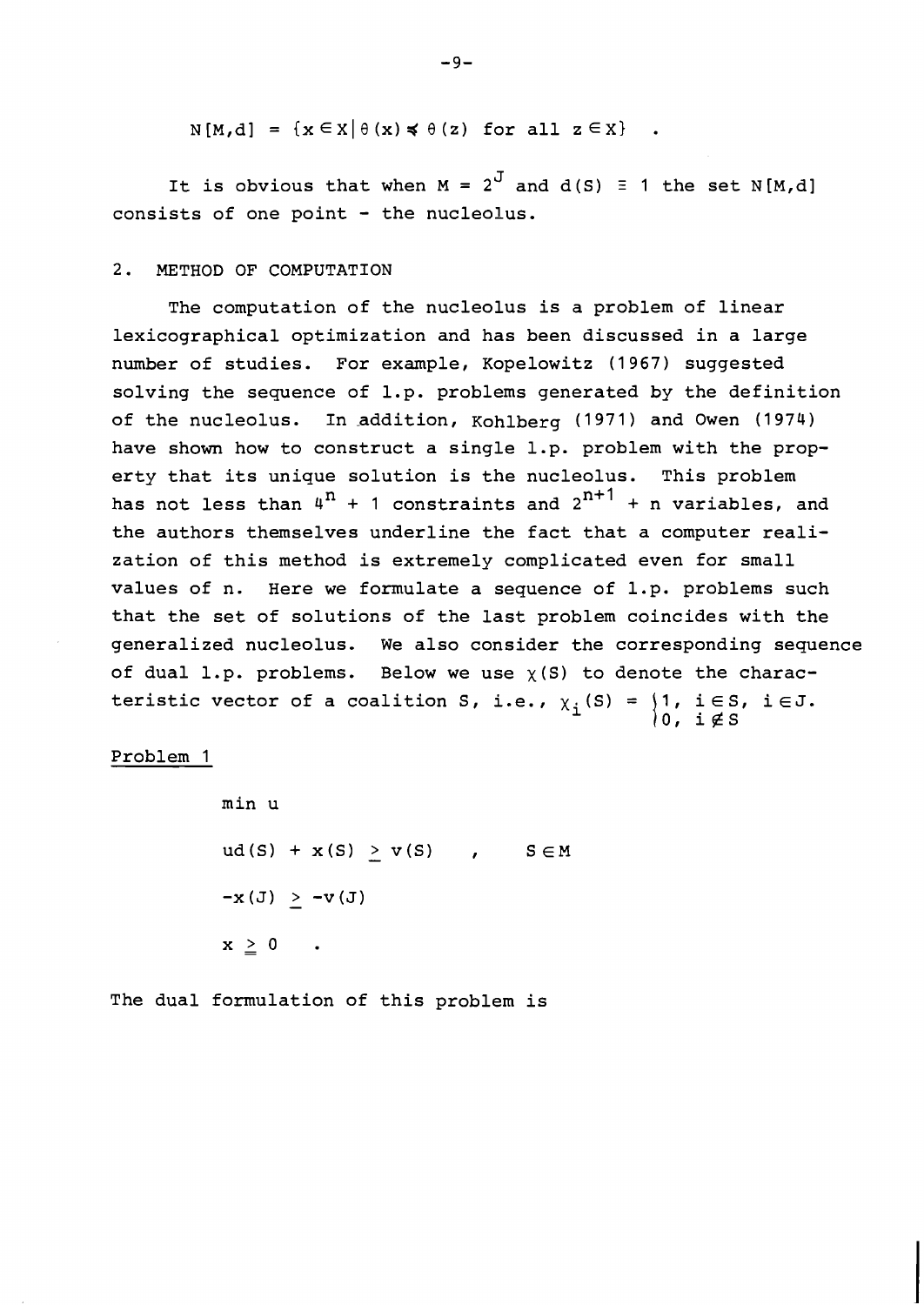Problem 1 '

$$
\max F_{1}(\lambda)
$$
\n
$$
\lambda: \sum_{S \in M} \lambda_{S} \chi(S) - \lambda_{J} \chi(J) \leq 0
$$
\n
$$
\sum_{S \in M} \lambda_{S} d(S) = 1, \quad \lambda \geq 0
$$
\n
$$
F_{1}(\lambda) = \sum_{S \in M} \lambda_{S} v(S) - \lambda_{J} v(J).
$$
\n(14)

Problem 1' has a solution, and from the first duality theorem (Udin and Golshtein, 1964) the optimal values of the objective functions in problems 1 and 1' must be equal (this value is denoted by  $T_1$ ).

The S-th condition of problem 1' is described as free if there exists an optimal vector  $\lambda$  such that  $\lambda_S > 0$ , where  $S \in M$ . Let  $M_1$  be the set of all free conditions of problem 1'. Then the second duality theorem (Udin and Golshtein, 1964) tells us that for any vector x optimal in problem 1 it is necessary that

$$
\frac{v(s) - x(s)}{d(s)} = T_1, \qquad s \in M_1
$$

The set of all imputations which are optimal in problem 1 coincides with the generalized least core and can be described as the set of solutions to the following linear system:

$$
\frac{v(s) - x(s)}{d(s)} = T_1, \quad s \in M_1
$$
  

$$
\frac{v(s) - x(s)}{d(s)} \le T_1, \quad s \in M \setminus M_1
$$
  

$$
x(J) = v(J), \quad x > 0.
$$

It is interesting that the extreme points of the polyhedron described by the constraints of problem 1' are vectors  $\lambda \geq 0$  that turn vector inequality (14) into an equality. In game theory these vectors are known as minimal balanced (m.b.) collections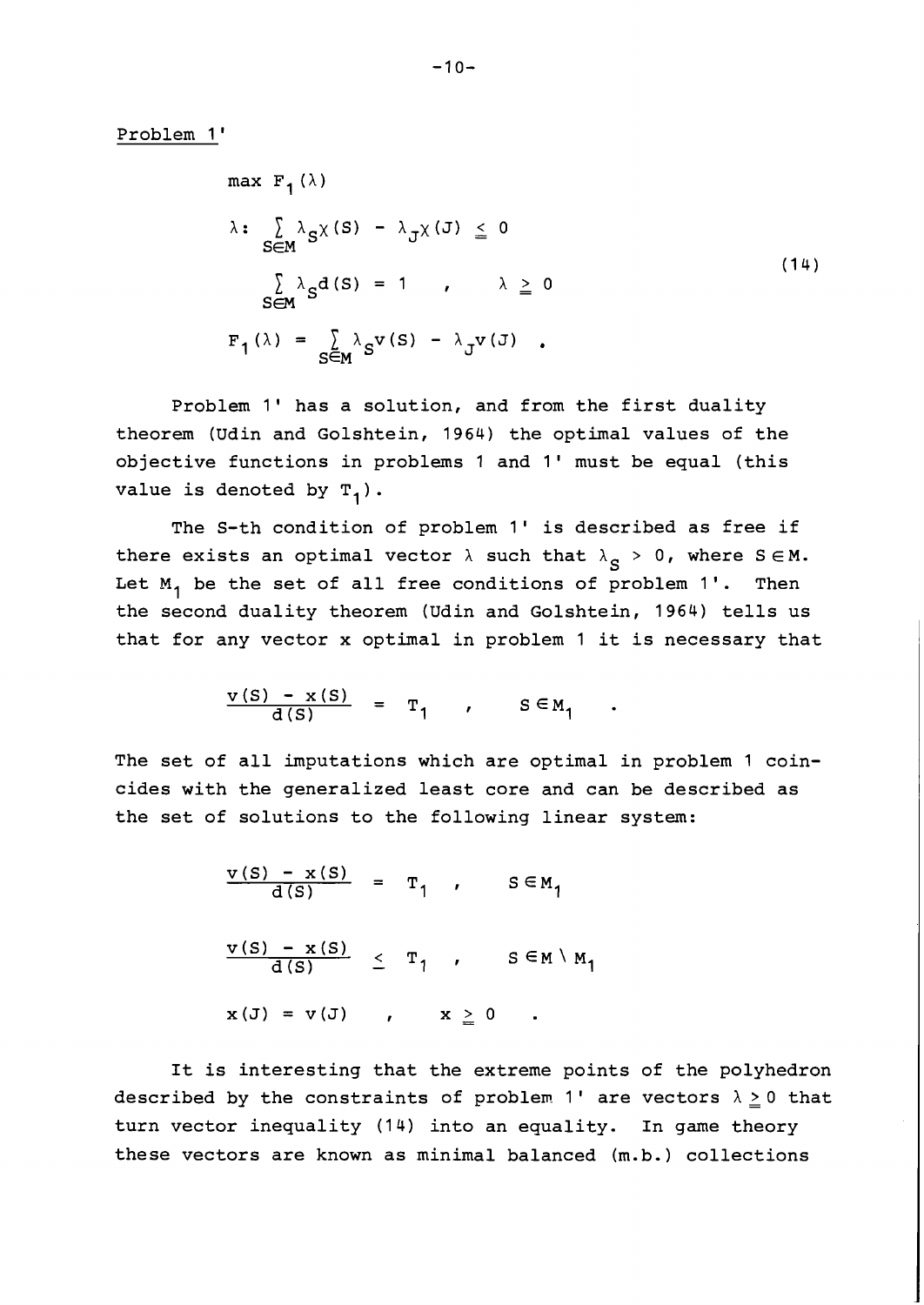(Bondareva, 1963), and their properties for games with a small number of players are well known. This allows us to obtain an analytical expression for the generalized nucleolus. Table 1, for example, was constructed in this way.

We use the following definition of a minimal balanced collection. A matrix A with & rows, n columns and elements equal to 0 or 1 is called a balanced collection (of degree **R** xn) if there is a positive vector  $\lambda$  and a positive number  $\alpha$  such that

 $\lambda A = \alpha (1, 1, \ldots, 1)$ .

A balanced collection can be described as minimal if the rows of the matrix are linearly independent.

If **A** is a minimal balanced collection and a is a fixed number, then vector  $\lambda$  is uniquely determined. This vector is also sometimes described as a minimal balanced collection.

For example, the set of all minimal balanced collections of degree  $l \times 3$ , where  $l \leq 3$ , is listed as follows:

$$
\begin{pmatrix} 1 & 0 & 0 \ 0 & 1 & 1 \end{pmatrix}, \quad \begin{pmatrix} 0 & 1 & 0 \ 1 & 0 & 1 \end{pmatrix}, \quad \begin{pmatrix} 0 & 0 & 1 \ 1 & 1 & 0 \end{pmatrix}, \quad \begin{pmatrix} 1 & 0 & 0 \ 0 & 1 & 0 \ 0 & 0 & 1 \end{pmatrix}, \quad \begin{pmatrix} 0 & 1 & 1 \ 1 & 0 & 1 \ 1 & 1 & 0 \end{pmatrix}.
$$

If the optimal extreme point in problem 1' is a minimal balanced collection of degree n xn then the generalized least core consists of a single point which is the generalized nucleolus. The generalized least core and nucleolus also coincide when  $M_1$  = M. In other cases it is necessary to consider the second 1.p. problem in order to calculate the generalized nucleolus and so on.

Let us formulate the k-th 1.p. problem of this sequence, assuming that the generalized nucleolus coincides with its solution.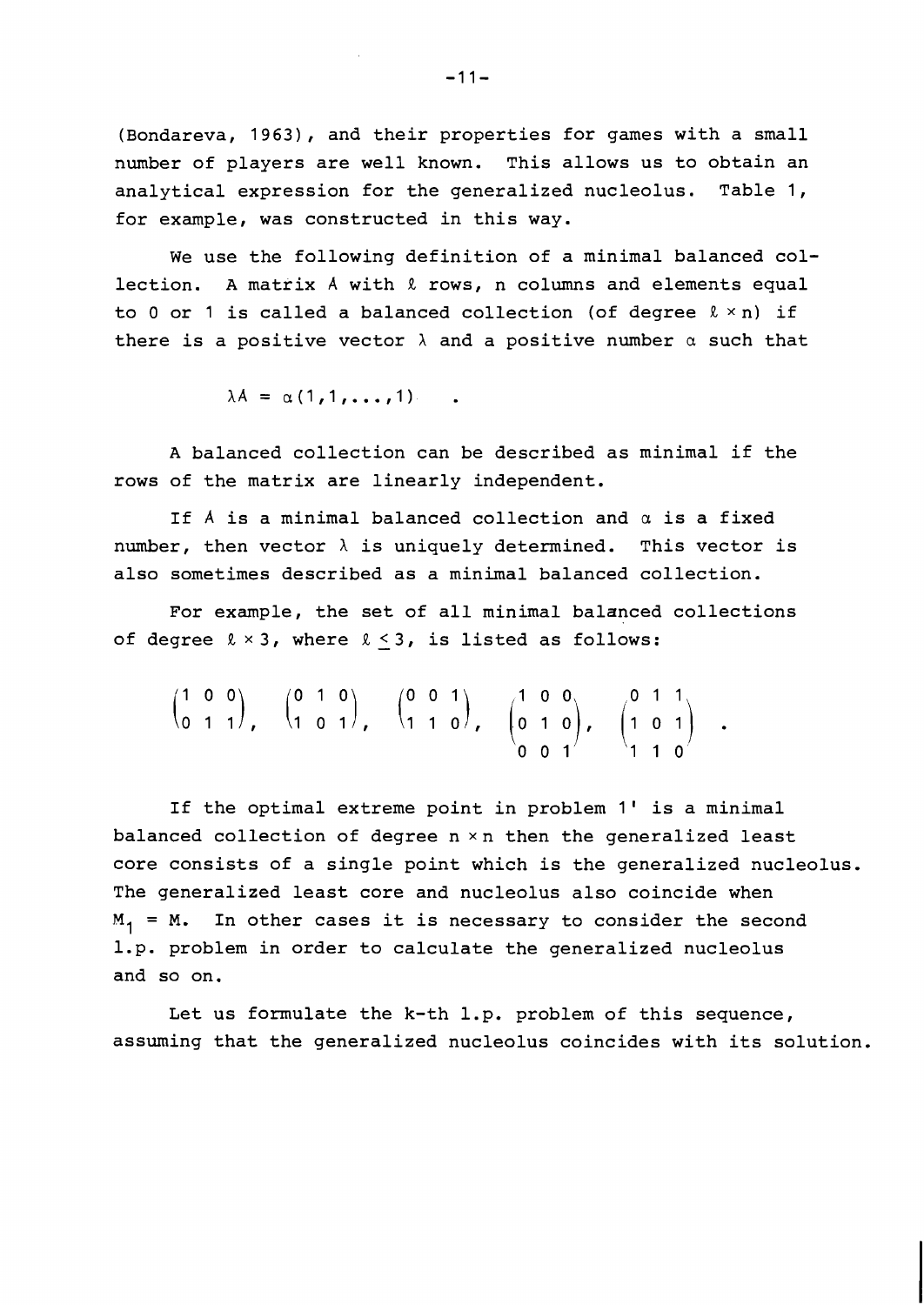**min u k-** 1  $ud(S) + x(S) \ge v(S)$ ,  $S \in M \cup M_j$ <br>  $j=1$  $x(S) \ge v(S) - T_1 d(S)$ ,  $S \in M_1$ . . . . . . . . . . . . . . .  $\ddotsc$  $x(S) \ge v(S) - T_{k-1}d(S)$ ,  $S \in M_{k-1}$  $-x(J) > -v(J)$  $x \geq 0$  .

**The dual formulation of this problem is** 

**Problem k'** 

$$
\max F_{k}(\lambda)
$$
\n
$$
\lambda: \sum_{S \in M} \lambda_{S} \chi(S) - \lambda_{J} \chi(J) \leq 0
$$
\n
$$
\sum_{\substack{k-1 \\ j=1}} \lambda_{S} d(S) = 1, \quad \lambda \geq 0
$$

**where** 

$$
F_k(\lambda) = F_{k-1}(\lambda) - T_{k-1} \sum_{S \in M_{k-1}} \lambda_S d(S)
$$

Let  $M_k$  be the set of all free conditions of problem k'. The **generalized nucleolus is then the set of solutions of the following linear system:** 

$$
\frac{v(S) - x(S)}{d(S)} = T_j, \quad S \in M_j, \quad 1 \le j \le k
$$
  

$$
x(J) = v(J), \quad , \quad (15)
$$
  

$$
x \ge 0, \quad , \quad (16)
$$

 $\bullet$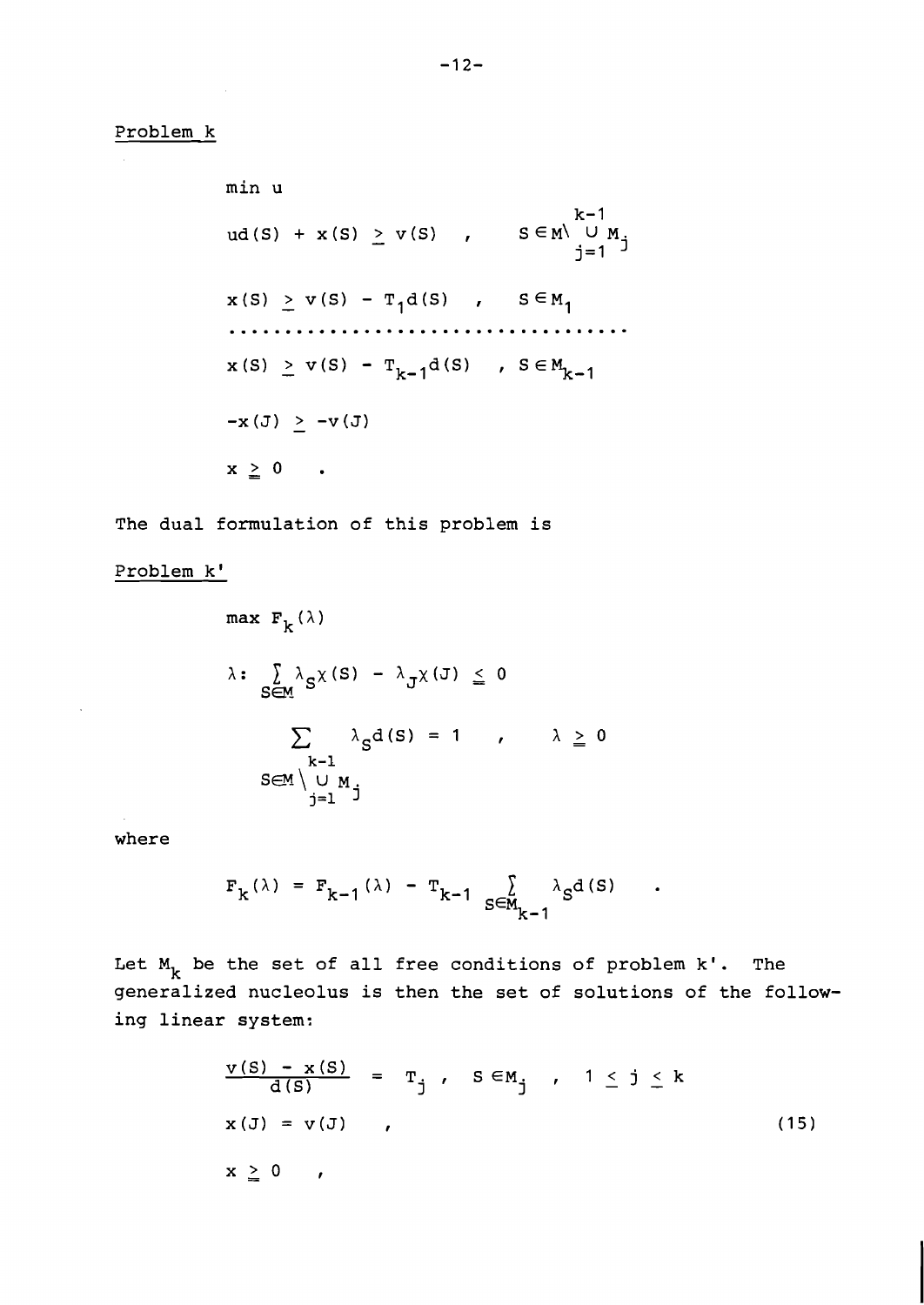k where either  $M = \bigcup_{i=1}^n M_i$  or system (15) has a unique solution. j=1  $\overline{3}$ 

The above considerations therefore suggest that the generalized nucleolus can be calculated in two ways: by solving problems 1-k or problems 1'-k'.

We shall denote by  $k[M,d(S)]$  the minimum number of  $l.p.$ iterations required to calculate the nucleolus.

The Stop Rule.  $k[M,d(S)]$  is equal to the smallest  $\ell$  for which the optimal extreme solutions of problems  $\ell$  and  $(\ell+1)$  coincide.

In our opinion, the second method of calculation (solution of problems 1'-k') is preferable to the first. We have already mentioned that it has an advantage in the construction of tables for the generalized nucleolus when n is small. The second advantage has to do with the fact that the sets of basic solutions in problems  $1', 2', ..., k'$  change only slightly: these solutions are minimal balanced collections in all problems and only the multipliers a are changed from step to step. In addition, the set of feasible solutions to problems 1'-k' does not depend on v(S) and hence is the same for all problems concerned with the same set M of coalitions. Finally, the second method of calculation is more suitable for computer realization.

# 3. ANALYTICAL CRITERION

The connection of the problems  $1', 2', \ldots, k'$  with the notion of minimal balanced collections makes it possible to formulate a sequence of conditions necessary for a vector x to be from the generalized nucleolus. If we take these necessary conditions together we can obtain a sufficient condition for the generalized nucleolus to contain x.

Consider an imputation x for which

$$
\theta(x) = (T_1(x), \dots, T_1(x), \dots, T_p(x), \dots, T_p(x))
$$

Let  $M_i(x)$  be the matrix with rows which are vectors  $\chi(S)$  for S such that

 $-13-$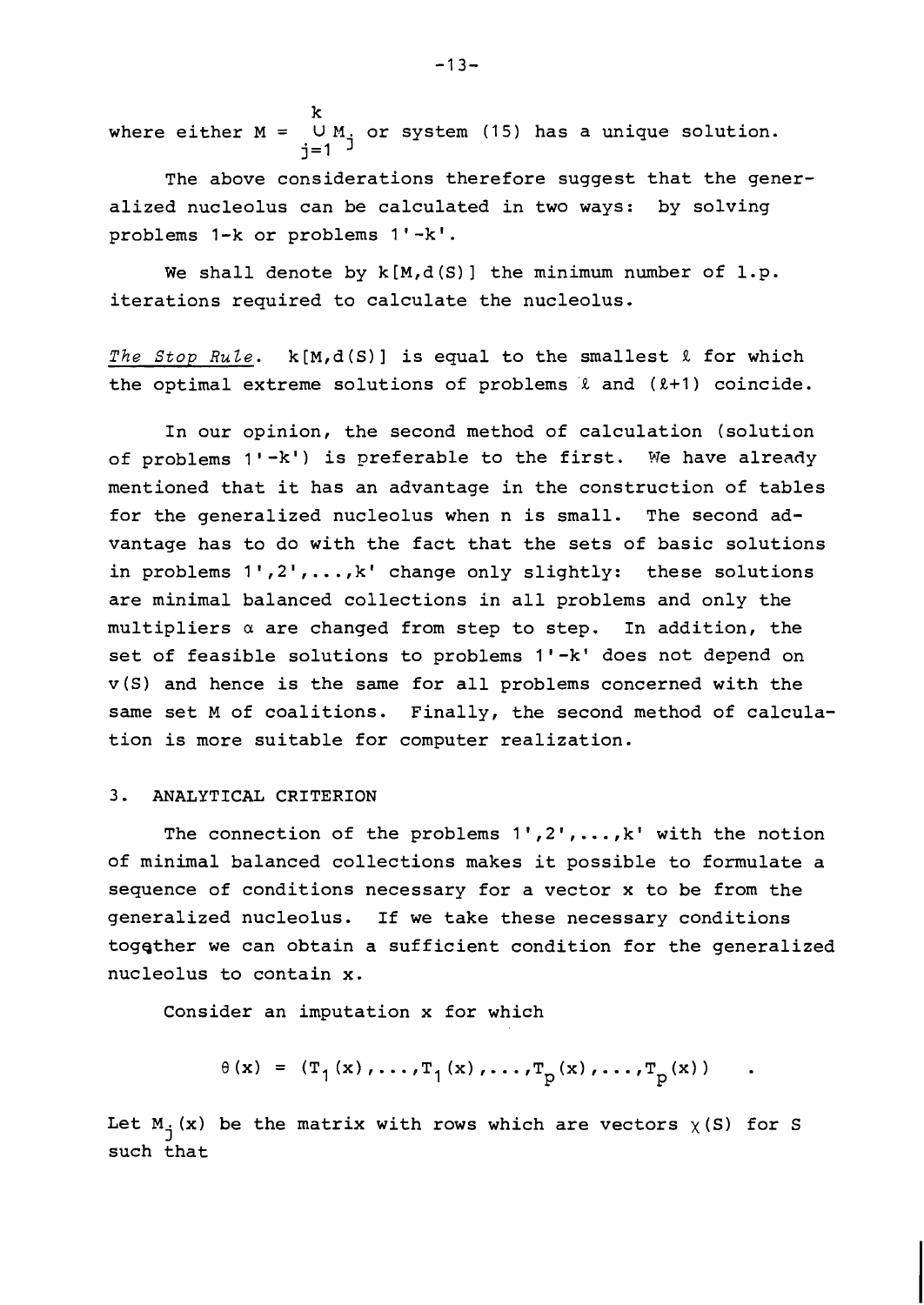$$
\frac{v(S) - x(S)}{d(S)} = T_j(x) .
$$

The first necessary condition for *x* ∈N[M,d]

Matrix M<sub>1</sub>(x) is a balanced collection and associated vector  $\lambda$  is a solution of the equation:

 $F_1(\lambda) = T_1(x)$ .

**Proposition** *I.* **Let x be the unique solution of the system** 

$$
\frac{v(s) - \xi(s)}{d(s)} = T_1(x) , \qquad s \in M_1(x)
$$

**Then** 

$$
N[M,d] = \{x\} .
$$

**If the system** 

**has multiple solutions and if** 

$$
k-1
$$
  
U M<sub>j</sub>  $\neq$  M  
 $j=1$ 

**the following necessary condition may be useful.**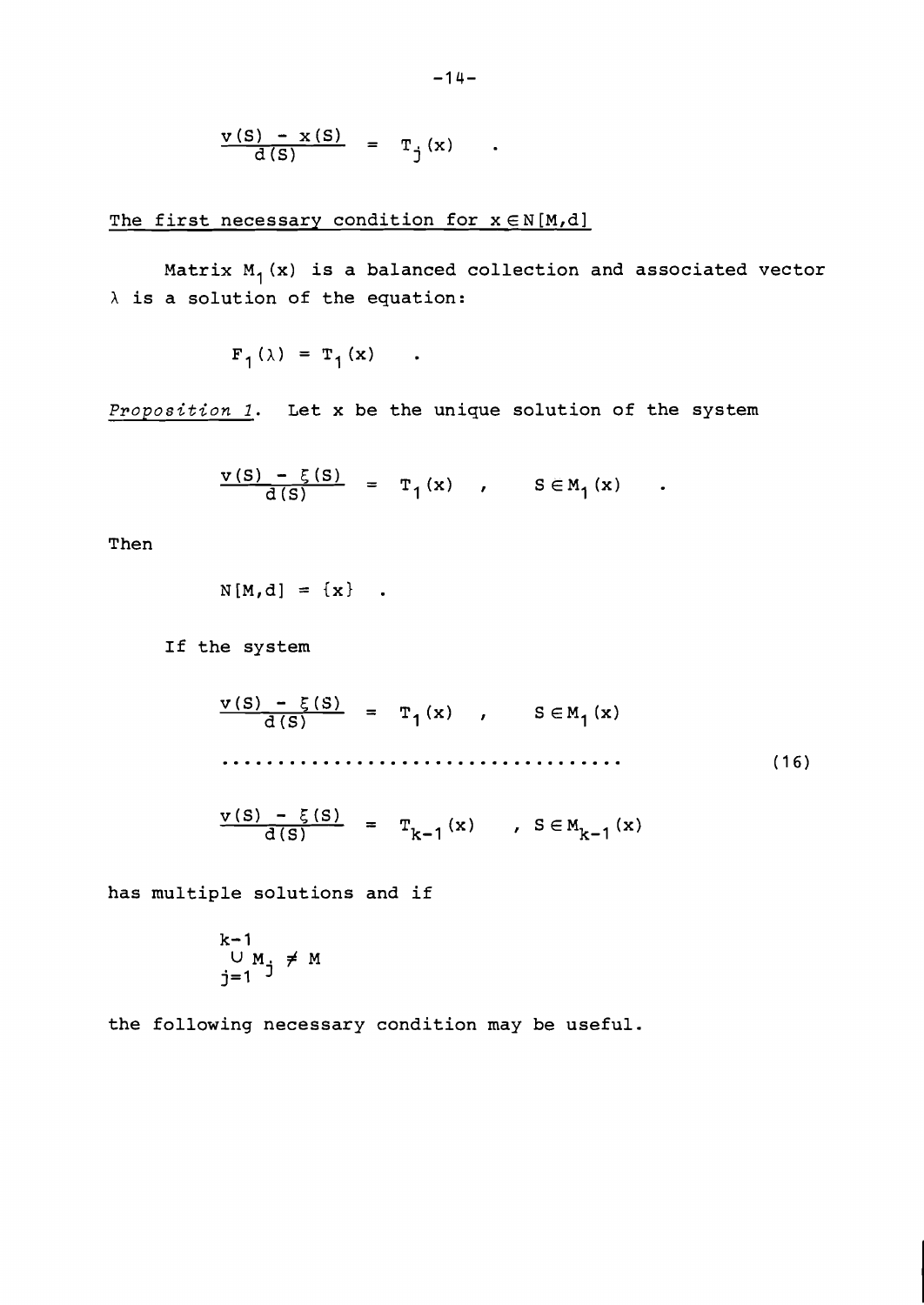The k-th necessary condition for  $x \in N[M,d]$ 

By adding certain rows of the matrices  $M_i(x)$ ,  $1 \leq j \leq k-1$  to matrix  $M_k(x)$  it is possible to obtain a balanced collection  $\lambda$ for which  $F_k(\lambda) = T_k(x)$ .

Proposition 2. Let x be the unique solution of system (16). Then  $N[M,d] = \{x\}.$ 

Thus we have a constructive method for testing whether a given imputation x is in the nucleolus. No computer is necessary when this method is used for problems with small n because in this case complicated calculations are not needed.

#### 4. APPLICATIONS OF THE METHOD

 $\sim$   $\sim$ 

The above method for calculating the generalized nucleolus is not limited to excess of the type  $e^{O}(S,x)$  as defined earlier. For example, Littlechild and Vaida (1966) propose to use the excess function

$$
\tilde{e}(S,x) = \frac{x(J\setminus S) - v(J\setminus S)}{x(S) - v(S)}
$$

Proposition 3. For an arbitrary superadditive game  $\langle J, v \rangle$  the set N[M, $\tilde{e}$ ] coincides with N[M, $\gamma$ ], where

$$
\gamma(S,x) = \frac{\nu(S) - x(S)}{r(S)}, \quad r(S) = v(J) - v(S) - v(J\ S).
$$

Proposition 4. For any three-person game, the set  $N[2^J,\gamma]$  is equal to the vector

$$
\frac{v(J)}{\sum_{i=1}^{3} r(i)} (r(1), r(2), r(3))
$$

It is easy to generalize Proposition 4 for an n-person game with the following set of permissible coalitions: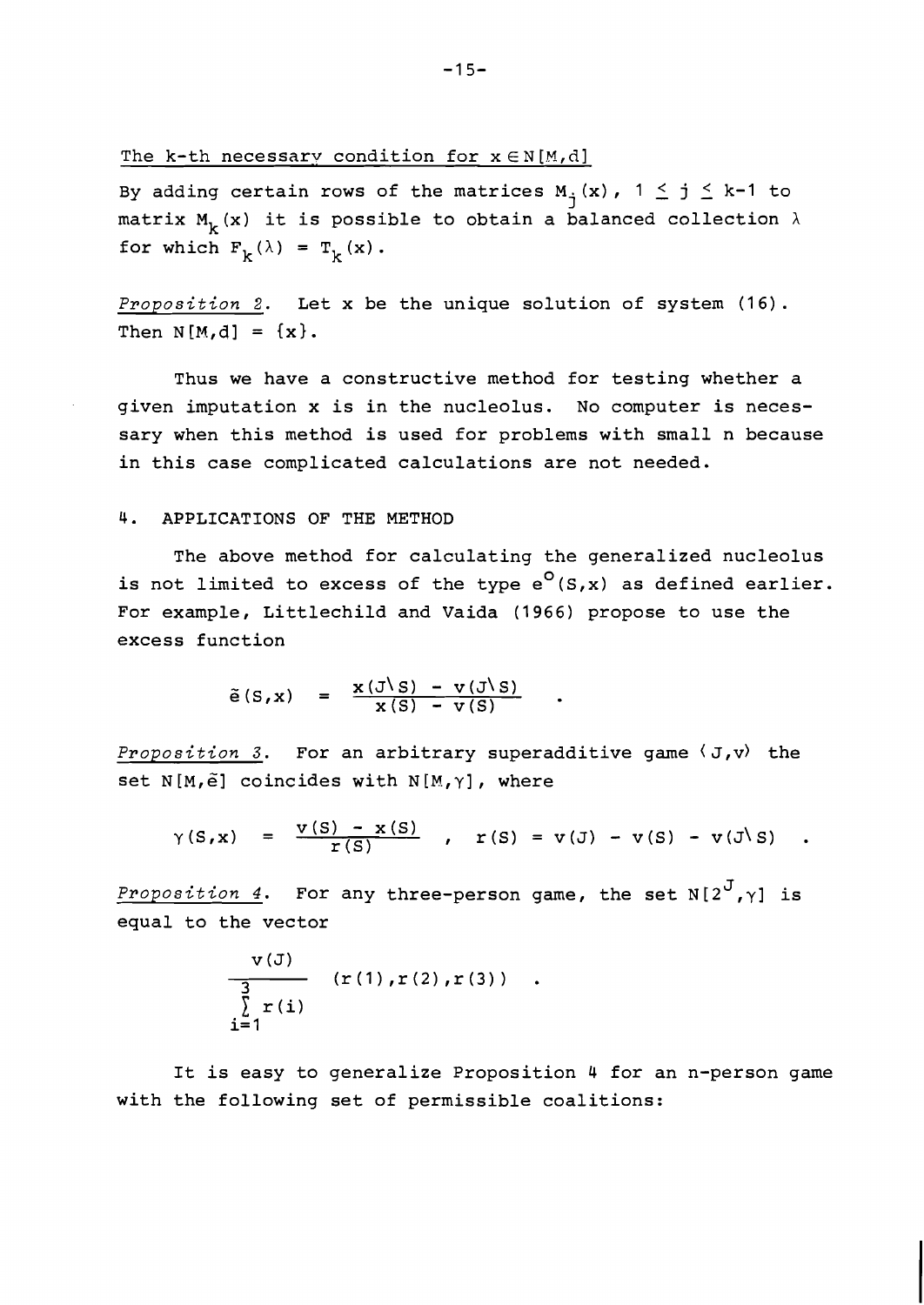$$
\{L \ni j \mid \{j\} \land L \quad , \{j\} \} = \hat{M}
$$

Proposition 5. For an arbitrary superadditive game  $\langle J, v \rangle$  the set N $[\hat{M}, \gamma]$  is equal to the vector

$$
\frac{v(J)}{\sum_{i=1}^{3} r(i)} (r(1), r(2), \ldots, r(n))
$$

The function  $\gamma(S, x)$  has an interesting interpretation for convex games, i.e., games for which the inequality

 $v(S) + v(T) < v(S \cup T) + v(S \cap T)$ 

holds for any pair of coalitions S, T (Shapley, 1971).

The core is not empty in a convex game. The difference between maximum and minimum values of  $x(S)$  when imputation  $x$ varies in the core is then called the range (R(S)) of a coalition S.

Thus

 $R(S) = \max_{x \in C} x(S) - \min_{x \in C} x(S)$ .

It is easy to check that the functions  $U(S) = max X(S)$  and  $u(S) = min x(S)$  are related by the formula:  $x \in C$ xEC

$$
U(S) = V(J) - U(J\setminus S) \qquad .
$$

The range R(S) of a coalition S is equal to the maximum surplus payoff above the guaranteed level  $u(S) > v(S)$ , when only imputations from the core are considered.

Now let us introduce a new excess function  $\tilde{\gamma}(S,x)$  defined by

$$
-\tilde{\gamma}(S,x) = \frac{x(S) - u(S)}{R(S)} = \frac{x(S) - u(S)}{v(J) - u(S) - u(J \setminus S)}
$$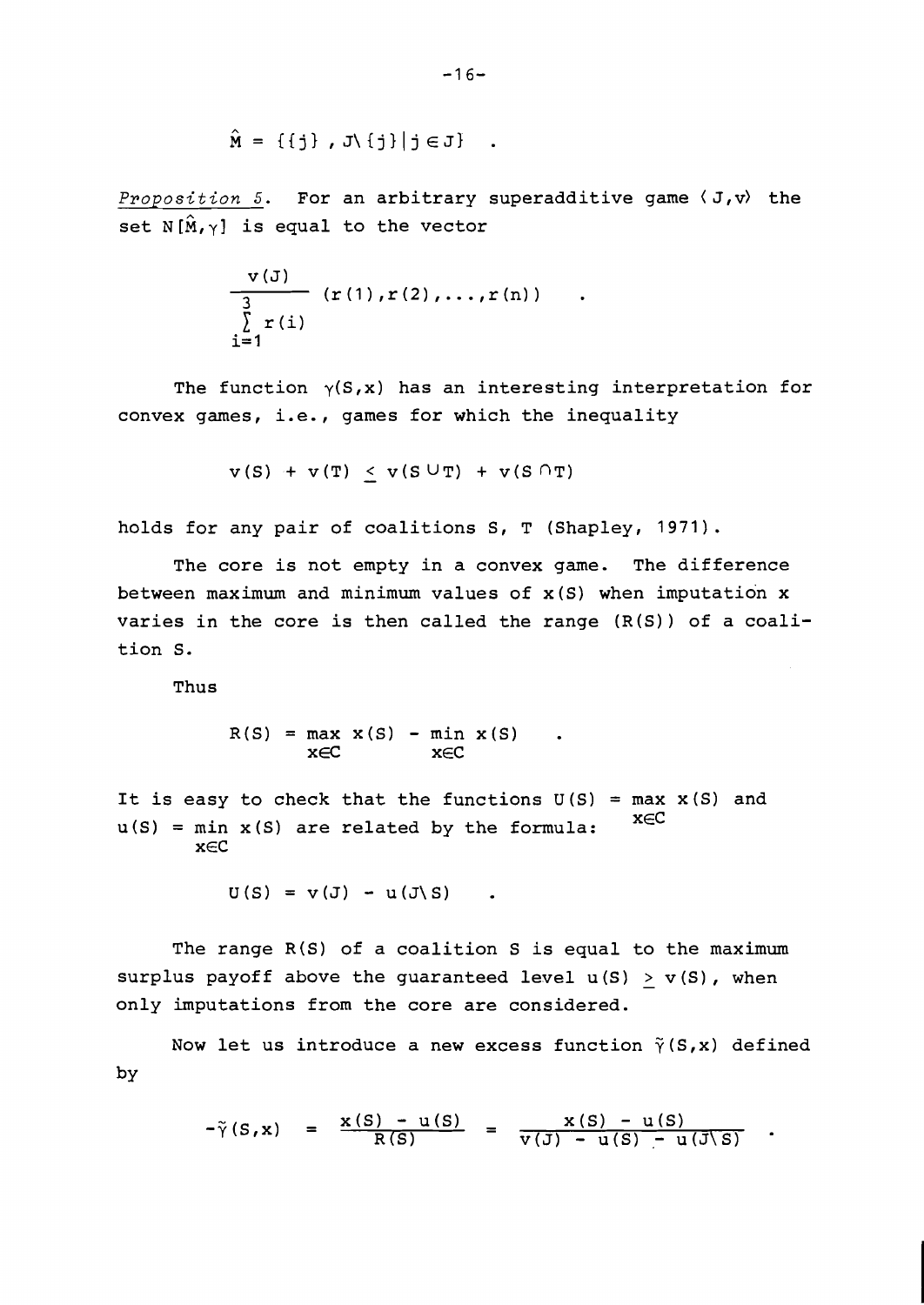When x belongs to the core the value  $-\tilde{\gamma}(S,x)$  is not greater than 1. This value is therefore a measure of how successfully a coalition S operates within the framework of the core.

For these reasons we suggest  $N(M,\tilde{\gamma})$  as a rationality principle for games with a non-empty core.

If a game is convex then  $u(S) = v(S)$  (Shapley, 1971), so that  $\tilde{\gamma}(S,x) = \gamma(S,x)$ . Convex games also have another interesting feature:

**Proposition 6.** The optimal solution of problem 1 may be found in the class of minimal balanced collections A composed of partitions or their complements, i.e., for every pair **S,T€A** either  $S \cap T = \emptyset$  or  $(J \setminus S) \cap (J \setminus T) = \emptyset$ .

This proposition has an important consequence. Of all the minimal balanced collections mentioned in Proposition 6, there are only two of degree  $n \times n$ :

| $(1\;0\;0\; \ldots\;0)$ | $\sqrt{0}$ 1 1  1  |
|-------------------------|--------------------|
| 0 1 0  0                | $1 \t0 \t1 \t \t1$ |
| $0 \t0 \t1 \t \t0$      | 1 1 0  1           |
| . 1                     |                    |
| <b>\0001/</b>           | $(1\;1\;1\; \;0)$  |

Thus, as a rule, it is necessary to solve more than one l.p. problem to calculate the generalized nucleolus of a convex game.

Proposition 6 may be proved with the help of Proposition 7:

**Proposition 7.** Let A be a balanced collection. If for every pair  $S, T \in A$  one of the following three conditions is true

> 1. SCT or T>S 2.  $S \cap T = \emptyset$  $3.$  SUT =  $J$

then  $A \in Conv$  8, where  $B = \{A \mid A \text{ defined in Proposition 6}\}.$ 

<sup>\*</sup>  Conv P denotes the convex hull of set P.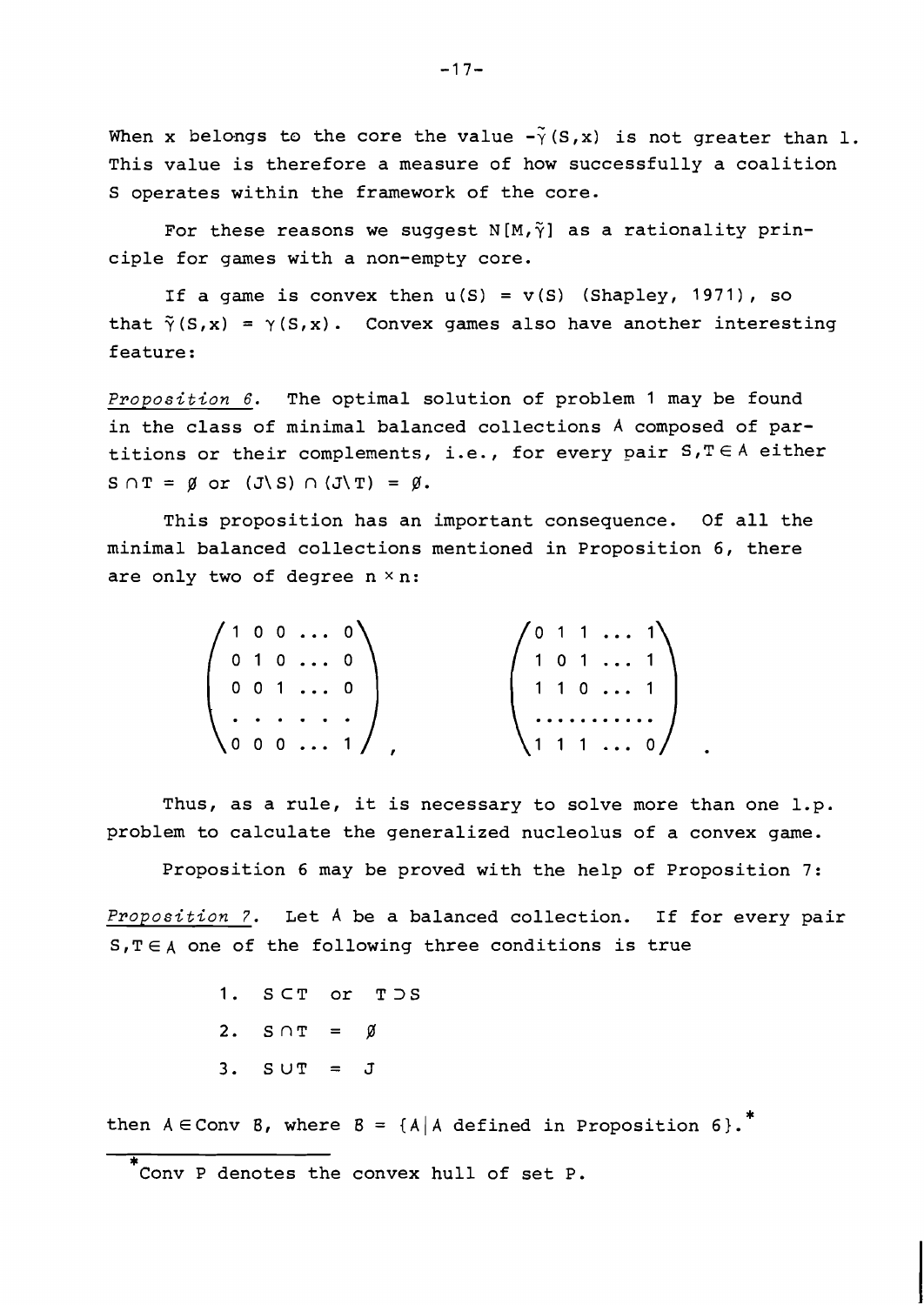Using minimal balanced collections we may prove Proposition 8: **Proposition 8.** If for any coalition S CJ the following condition

$$
\frac{\sum_{i \in S} d(i) - d(S)}{\sum_{i \in J} d(i)} \geq v(S)
$$

is true, then the generalized nucleolus is given by the formula

$$
N[M,d] = \frac{V(J)}{n} (d(1),d(2),...,d(n)) ,
$$
  

$$
\sum_{i=1}^{N} d(i)
$$

where M is a subset of  $2^J$  which contains all one-person coalitions.

Corollary. If v(S) satisfies the condition

$$
v(S) \leq \frac{|S|-1}{n}
$$

then the nucleolus is equal to the vector

$$
\frac{v(J)}{n} (1,1,\ldots,1) \qquad .
$$

Table 2 gives the weak nucleolus of an arbitrary three-person game (a,h, and d have the same meaning as in Table 1).

TABLE 2 The weak nucleolus of an arbitrary threeperson game.

| Conditions   | Weak nucleolus                                                            |
|--------------|---------------------------------------------------------------------------|
| $a+h > d$    | $\left(\frac{a+h-2d+1}{3}, \frac{d+h-2a+1}{3}, \frac{a+d-2h+1}{3}\right)$ |
| $a+h \leq d$ | $\left(\frac{1-d}{3}, \frac{2+d+3h-3a}{6}, \frac{2+d+3a-3h}{6}\right)$    |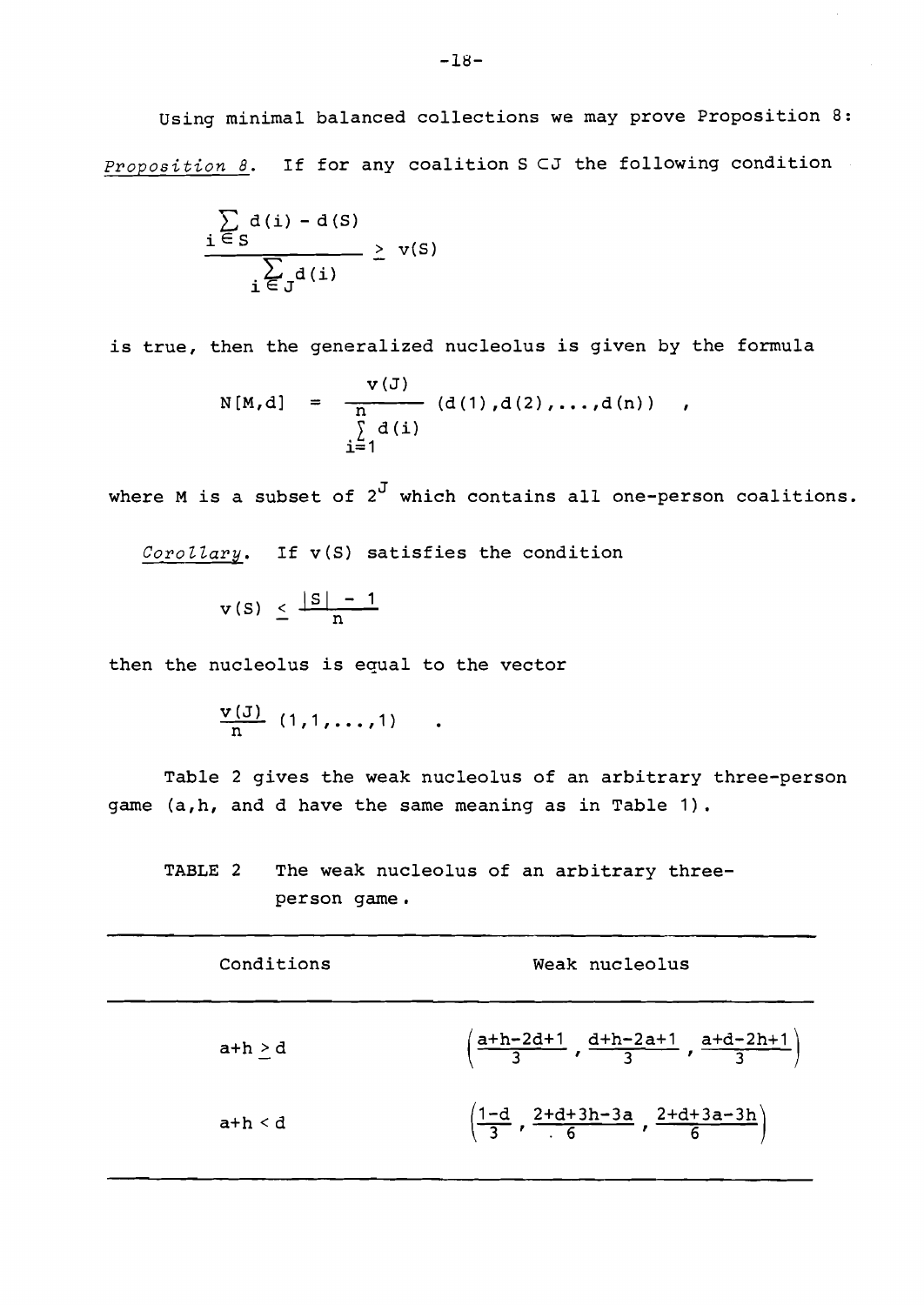We shall now give a table for the c-proportional nucleolus assuming that c(S) is superadditive and that some technical condition

 $c_1 + c_{23} \leq c_2 + c_{13} \leq c_3 + c_{12}$ 

is always true for some ordering of players.

TABLE 3 The c-proportional nucleolus of an arbitrary three-person game.

$$
\frac{c_{12} + c_{13} + c_{23}}{2} \leq c_1 + c_{23}
$$
\n
$$
\frac{1}{c_{12} + c_{13} + c_{23}} \left( c_{13} + c_{12} - c_{23} \cdot c_{12} + c_{23} - c_{13} \cdot c_{13} + c_{23} - c_{12} \right)
$$
\n
$$
\frac{c_{12} + c_{13} + c_{23}}{2} > c_1 + c_{23}
$$
\n
$$
\frac{c_1}{c_1 + c_{23}} \cdot \frac{c_1 (c_{12} - c_{13}) + c_{23} c_{12}}{(c_1 + c_{23}) (c_{12} + c_{13})} \cdot \frac{c_1 (c_{13} - c_{12}) + c_{23} c_{13}}{(c_1 + c_{23}) (c_{12} + c_{13})}
$$

## 5. NUMERICAL EXAMPLE

We shall now consider in detail the game from Young et al. (1980), which arose from the problem of sharing water costs among a group of Swedish municipalities. A careful study of local conditions led to the grouping of the 18 municipalities into 6 independent units A, H, K, L, M, T, consisting respectively of 5, 4, 2, 1, 3, 3 municipalities. The characteristic function c(S) for this 6-person game is given in Young et al. and the corresponding values reproduced in Table 4, together with the values of  $v(S)$  calculated from equation  $(1)$ .

Our definition of the generalized nucleolus permits us to limit our attention to some subset M of the set of all coalitions  $2^J$  rather than considering the whole set. We shall use this fact and the characteristic function v(S) in the calculation that follows.

Assume

 $M = \{S \subset J \mid \text{either } |S| = 1 \text{ or } v(S) > 0\}$ .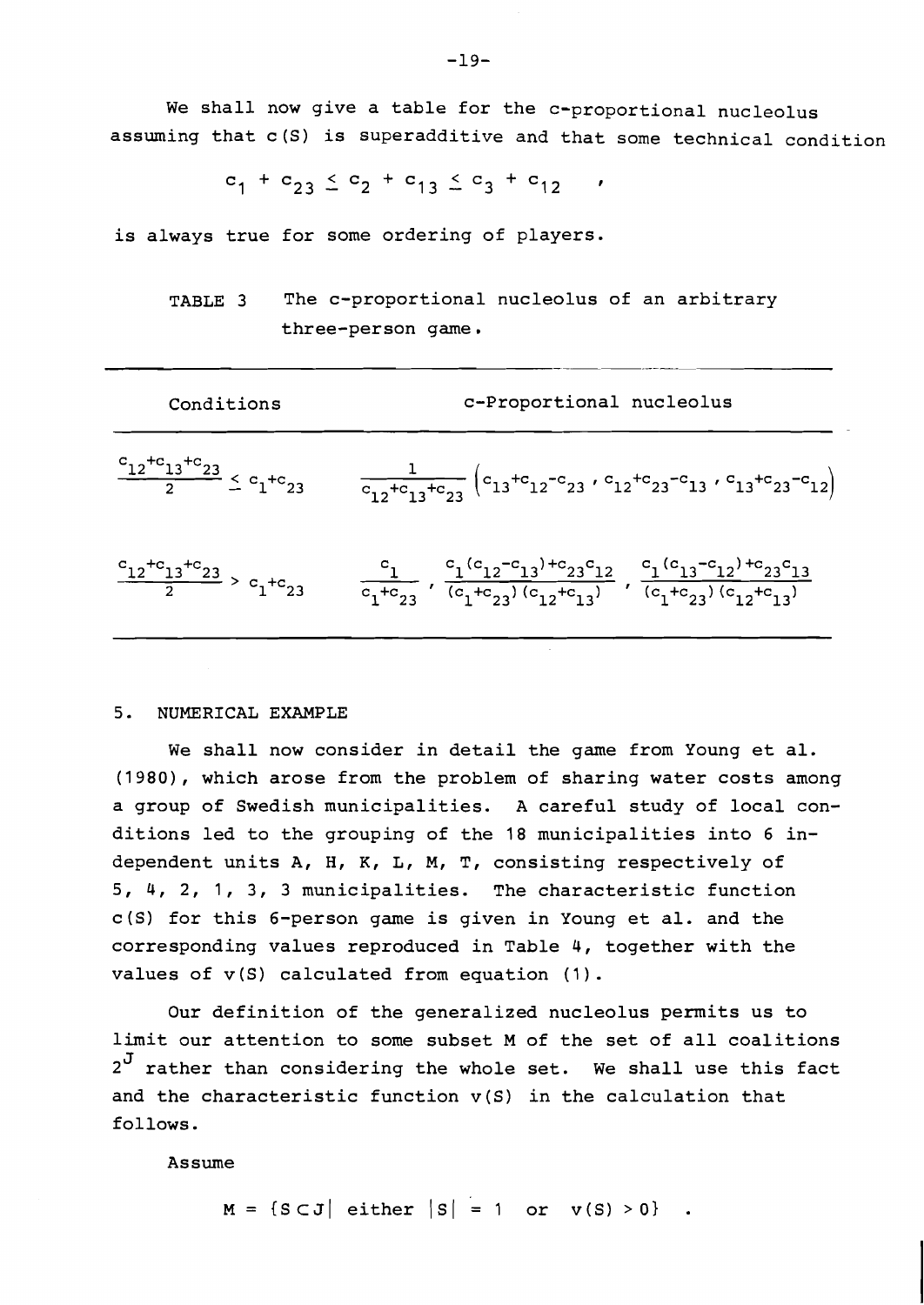|  | -20- |  |
|--|------|--|
|  |      |  |
|  |      |  |
|  |      |  |

| ${\tt S}$  | C(S)  | v(S)  | S             | c(S)  | v(S)  |
|------------|-------|-------|---------------|-------|-------|
| A          | 21.95 | 0     | <b>HKM</b>    | 42.55 | 6.25  |
| н          | 17.08 | 0     | <b>HKT</b>    | 44.94 | 5.03  |
| $\bf K$    | 10.91 | 0     | <b>HLM</b>    | 45.81 | 7.96  |
| L          | 15.88 | 0     | <b>HLT</b>    | 46.98 | 7.96  |
| M          | 20.81 | 0     | <b>HMT</b>    | 56.49 | 3.38  |
| Т          | 21.98 | 0     | <b>KLM</b>    | 42.01 | 5.59  |
|            |       |       | <b>KLT</b>    | 48.77 | 0     |
| AH         | 34.69 | 4.34  | <b>KMT</b>    | 50.32 | 3.38  |
| ${\tt AK}$ | 32.86 | 0     | LMT           | 51.46 | 7.21  |
| AL         | 37.83 | 0     |               |       |       |
| AM         | 42.76 | 0     | AHKL          | 48.95 | 16.87 |
| AT         | 43.93 | 0     | AHKM          | 60.25 | 10.5  |
| $\rm{HK}$  | 22.96 | 5.03  | <b>AHKT</b>   | 62.72 | 9.2   |
| HL         | 25.00 | 7.96  | AHLM          | 64.03 | 11.69 |
| HM         | 37.89 | 0     | <b>AHLT</b>   | 65.20 | 11.69 |
| HT         | 39.06 | 0     | AHMT          | 74.10 | 7.69  |
| KL         | 26.79 | 0     | AKLM          | 63.96 | 5.59  |
| KM         | 31.45 | 0.27  | <b>AKLT</b>   | 70.72 | 0     |
| KT         | 32.89 | 0     | <b>AKMT</b>   | 72.27 | 3.38  |
| LM         | 31.10 | 5.59  | <b>ALMT</b>   | 73.41 | 7.21  |
| LT         | 37.86 | 0     | <b>HKLM</b>   | 48.07 | 16.61 |
| МT         | 39.41 | 3.38  | <b>HKLT</b>   | 49.24 | 16.61 |
|            |       |       | <b>HKMT</b>   | 59.35 | 11.43 |
|            |       |       | <b>HLMT</b>   | 64.41 | 11.34 |
|            |       |       | <b>KLMT</b>   | 56.61 | 12.97 |
| AHK        | 40.74 | 9.2   |               |       |       |
| AHL        | 43.22 | 11.69 | <b>AHKLM</b>  | 69.76 | 16.87 |
| AHM        | 55.50 | 4.34  | <b>AHKLT</b>  | 70.93 | 16.87 |
| AHT        | 56.67 | 4.34  | <b>AHKMT</b>  | 77.42 | 15.31 |
| AKL        | 48.74 | 0     | AHLMT         | 83.00 | 14.70 |
| AKM        | 53.40 | 5.59  | <b>AKLMT</b>  | 73.97 | 17.56 |
| <b>AKT</b> | 54.84 | 0     | <b>HKLMT</b>  | 66.46 | 20.20 |
| ALM        | 53.05 | 5.59  |               |       |       |
| ALT        | 59.81 | 0     |               |       |       |
| AMT        | 61.36 | 3.38  |               |       |       |
| <b>HKL</b> | 27.26 | 16.61 | <b>AHKLMT</b> | 83.82 | 24.79 |

TABLE 4 **Values of c(S) and v(S) for various coalitions S.**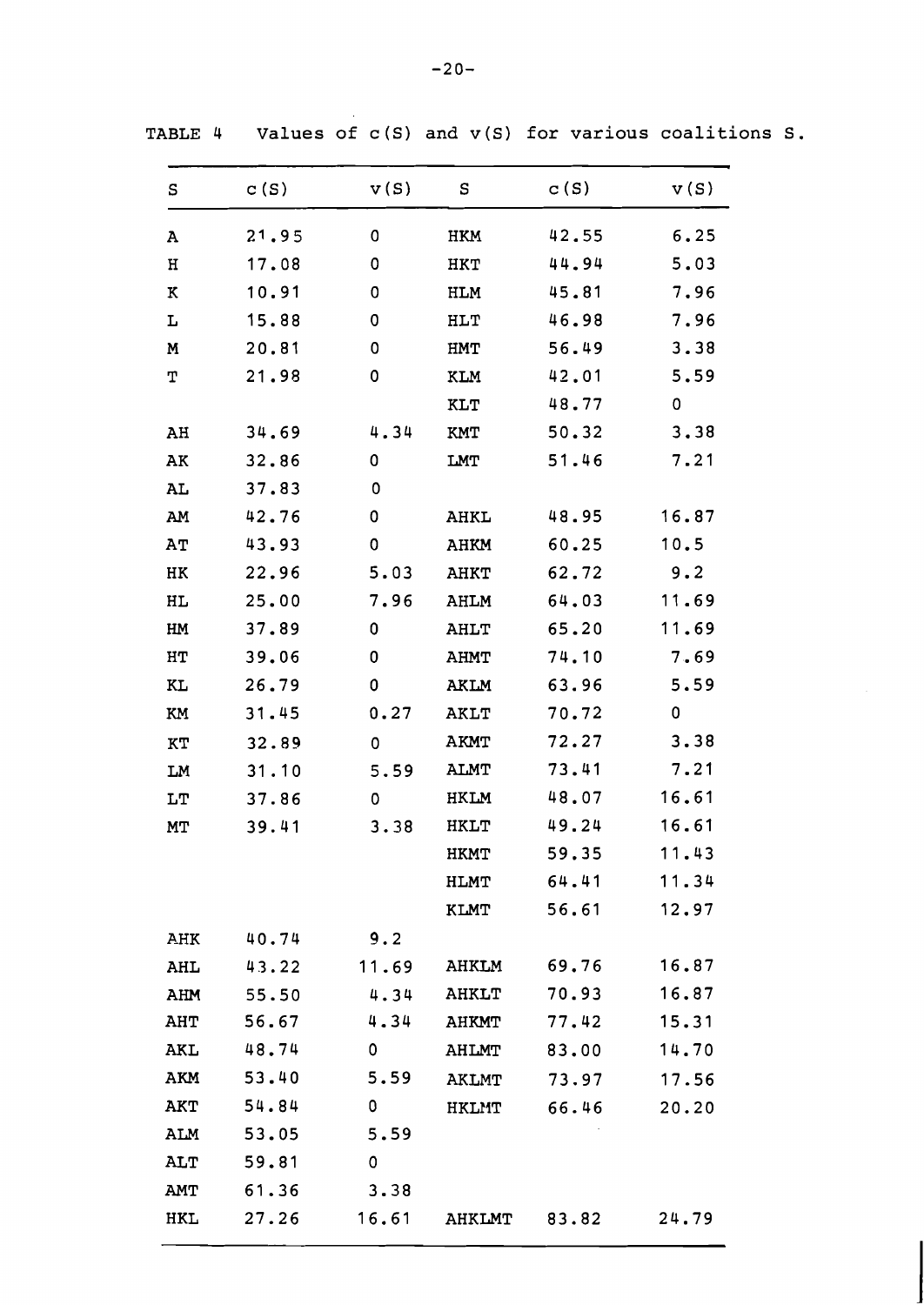It is evident that

$$
N[M, 1] = N[2J, 1]
$$

so we can reduce the number of coalitions under consideration from 62 to 48.

An algorithm based on the above method was implemented in the LP-BESM-6 system and used to compute the generalized nucleolus. The numerical results obtained are given in Table 5, together with the number k of 1.p. problems solved in each case.

TABLE 5 The values of y and x for the nucleolus, the weak

| nucleolus, the c-proportional nucleolus, and the<br>proportional nucleolus. |               |                                        |                       |   |                                |                 |                |
|-----------------------------------------------------------------------------|---------------|----------------------------------------|-----------------------|---|--------------------------------|-----------------|----------------|
| Method                                                                      | $\mathbf{A}$  | H                                      | K                     | L | M                              | $\mathbf T$     | k              |
| Nucleolus                                                                   |               |                                        |                       |   |                                |                 | 4              |
| Y                                                                           |               | 20.35, 12.06, 5.00, 8.61, 18.32, 19.49 |                       |   |                                |                 |                |
| $\mathbf x$                                                                 |               | 1.6, 5.02, 5.91, 7.27, 2.49, 2.49      |                       |   |                                |                 |                |
| Weak<br>Nucleolus                                                           |               |                                        |                       |   |                                |                 | 6              |
| У                                                                           |               | 20.03, 12.52, 3.94, 9.07, 18.54, 19.71 |                       |   |                                |                 |                |
| x                                                                           |               | 1.92, 4.56, 6.97, 6.81, 2.27, 2.27     |                       |   |                                |                 |                |
| c-Proportional<br>Nucleolus                                                 |               |                                        |                       |   |                                |                 | $\overline{7}$ |
| Y.                                                                          |               | 19.81, 12.57, 4.35, 9.25, 18.37, 19.47 |                       |   |                                |                 |                |
| x                                                                           |               | 2.14, 4.51, 6.56, 6.63, 2.44,          |                       |   |                                | 2.51            |                |
| Proportional<br>Nucleolus                                                   |               |                                        |                       |   |                                |                 | 5              |
| У<br>$\bf x$                                                                | 20.36<br>1.59 |                                        | $12.46$ $3.47$ $8.67$ |   | 18.845<br>4.62 7.44 7.21 1.965 | 20.015<br>1.965 |                |

 $-21-$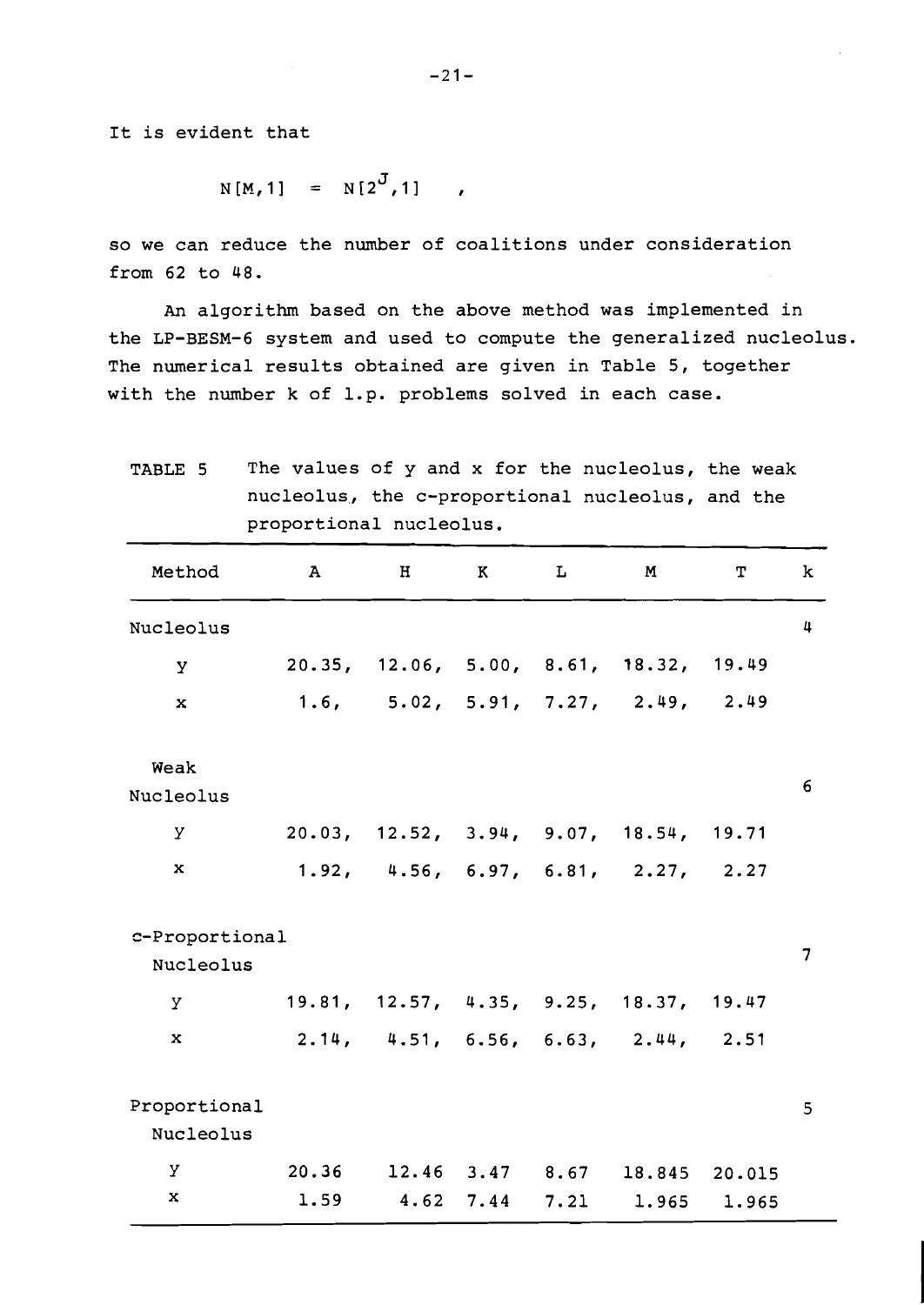It is reasonable to consider two more variants of the generalized nucleolus. The following variants of the function d(S) are based on additional information about the problem. Let  $P_i$ represent the population and  $D_i$  the water demand of the i-th group of municipalities. Then

> $P(S) = \sum P_i$  and  $D(S) = \sum D_i$  $i \in S$   $\overline{S}$   $i \in S$   $\overline{S}$   $\overline{S}$   $\overline{S}$   $\overline{S}$   $\overline{S}$   $\overline{S}$   $\overline{S}$   $\overline{S}$   $\overline{S}$   $\overline{S}$   $\overline{S}$   $\overline{S}$   $\overline{S}$   $\overline{S}$   $\overline{S}$   $\overline{S}$   $\overline{S}$   $\overline{S}$   $\overline{S}$   $\overline{S}$   $\overline{S}$   $\overline{S}$

The function d(s) is additive in both of the above cases as well as when  $d(S) = |S|$ , and so the corresponding nucleoli are monotonic (in the sense meant by Young et al.). We therefore suggest that the first approach should be called the proportionalto-population nucleolus rather than the proportional-to-population allocation method (as in Young et al.) and, similarly, the second approach should be known as the proportional-to-demand nucleolus instead of the proportional-to-demand allocation method. In general, the function d(S) makes it possible to use more statistics without losing attractive game theoretical features.

To conclude, we shall give a table of all the modifications of the nucleolus calculated for two values of  $v(J)$ .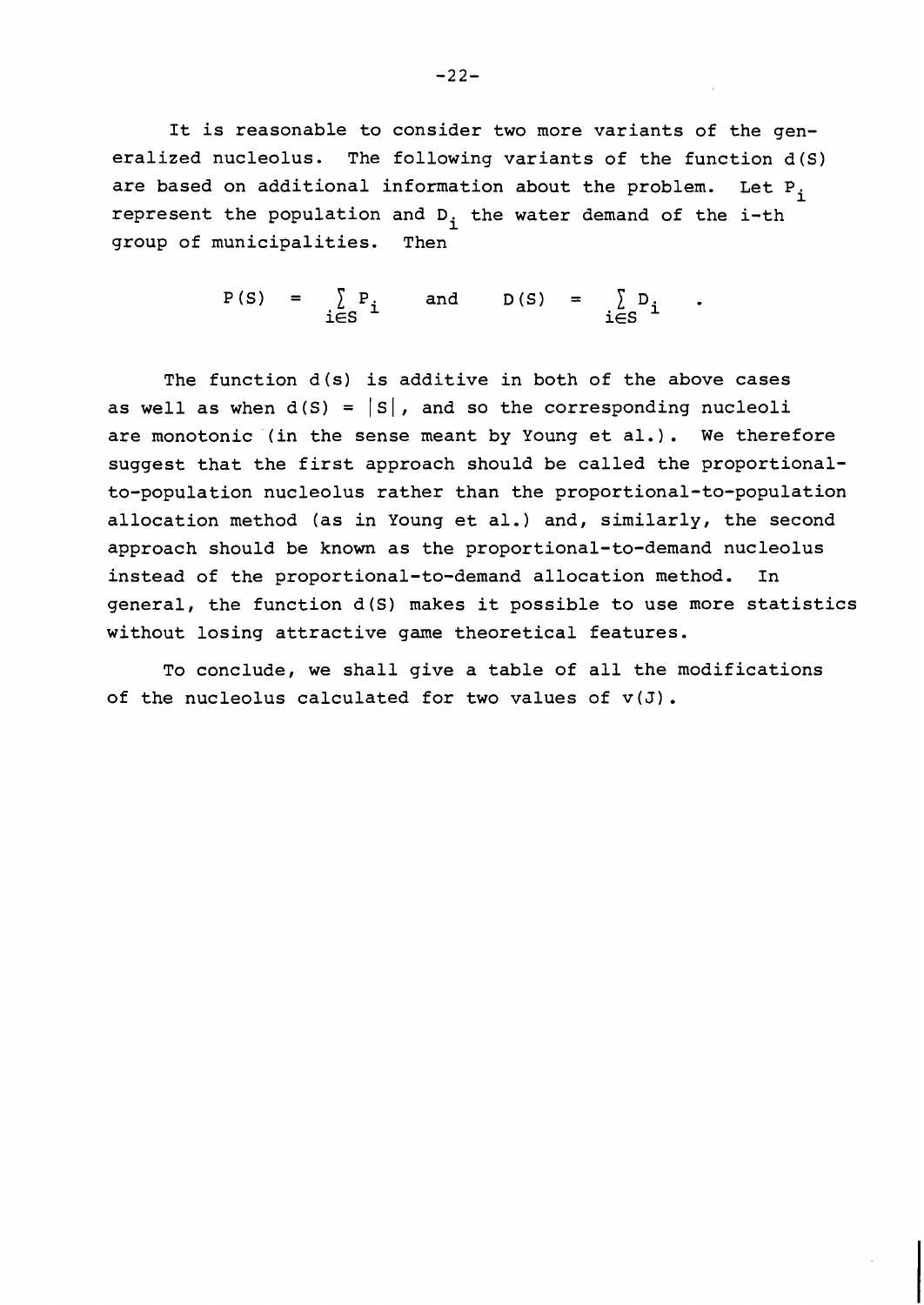| d(S)               |      |      | $N[2^{J},d(S)]$ | $k[d(S)]$ $v(J)$ |       |       |                          |       |
|--------------------|------|------|-----------------|------------------|-------|-------|--------------------------|-------|
|                    | 1.6  | 5.02 | 5.91            | 7.27             | 2.49  | 2.49  | 4                        | 24.79 |
| $\mathbf 1$        | 1.19 | 3.83 | 6.4             | 6.08             | 1.65  | 1.65  | 7                        | 20.79 |
|                    | 1.92 | 4.56 | 6.97            | 6.81             | 2.27  | 2.27  | 6                        | 24.79 |
| s                  | 1.25 | 3.89 | 6.3             | 6.14             | 1.6   | 1.6   | 6                        | 20.79 |
|                    | 2.14 | 4.51 | 6.56            | 6.63             | 2.44  | 2.51  | $\overline{7}$           | 24.79 |
| c(S)               | 1.2  | 3.91 | 6.35            | 6.19             | 1.56  | 1.58  | 7                        | 20.79 |
| v(S)               | 1.59 | 4.62 | 7.44            | 7.21             | 1.965 | 1.965 | 5                        | 24,79 |
|                    | 1.34 | 3.88 | 6, 24           | 6.05             | 1.64  | 1.64  | 5                        | 20.79 |
|                    | 2.26 | 5.32 | 5.73            | 6.83             | 2.45  | 2.20  | 3                        | 24.79 |
| $v(J)-v(S)-v(J-S)$ | 0.68 | 3.74 | 6.46            | 6.35             | 1.79  | 1.76  | 5                        | 20.79 |
|                    | 1.77 | 4.83 | 6.52            | 6.59             | 3.45  | 1.62  | 6                        | 24.79 |
| P(S)               | 1.29 | 3.83 | 6.37            | 6.2              | 1.82  | 1.29  | 6                        | 20.79 |
| D(S)               | 1.90 | 4.65 | 6.68            | 6.54             | 3.14  | 1.87  | $\overline{\phantom{a}}$ | 24.79 |
|                    | 1.26 | 3.87 | 6.33            | 6.21             | 1.76  | 1.36  | $\overline{7}$           | 20.79 |

**TABLE 6 Results obtained for all modifications of the**   $nucleolus$ , calculated for  $v(J) = 24.79$  and  $v(J) = 20.79$ .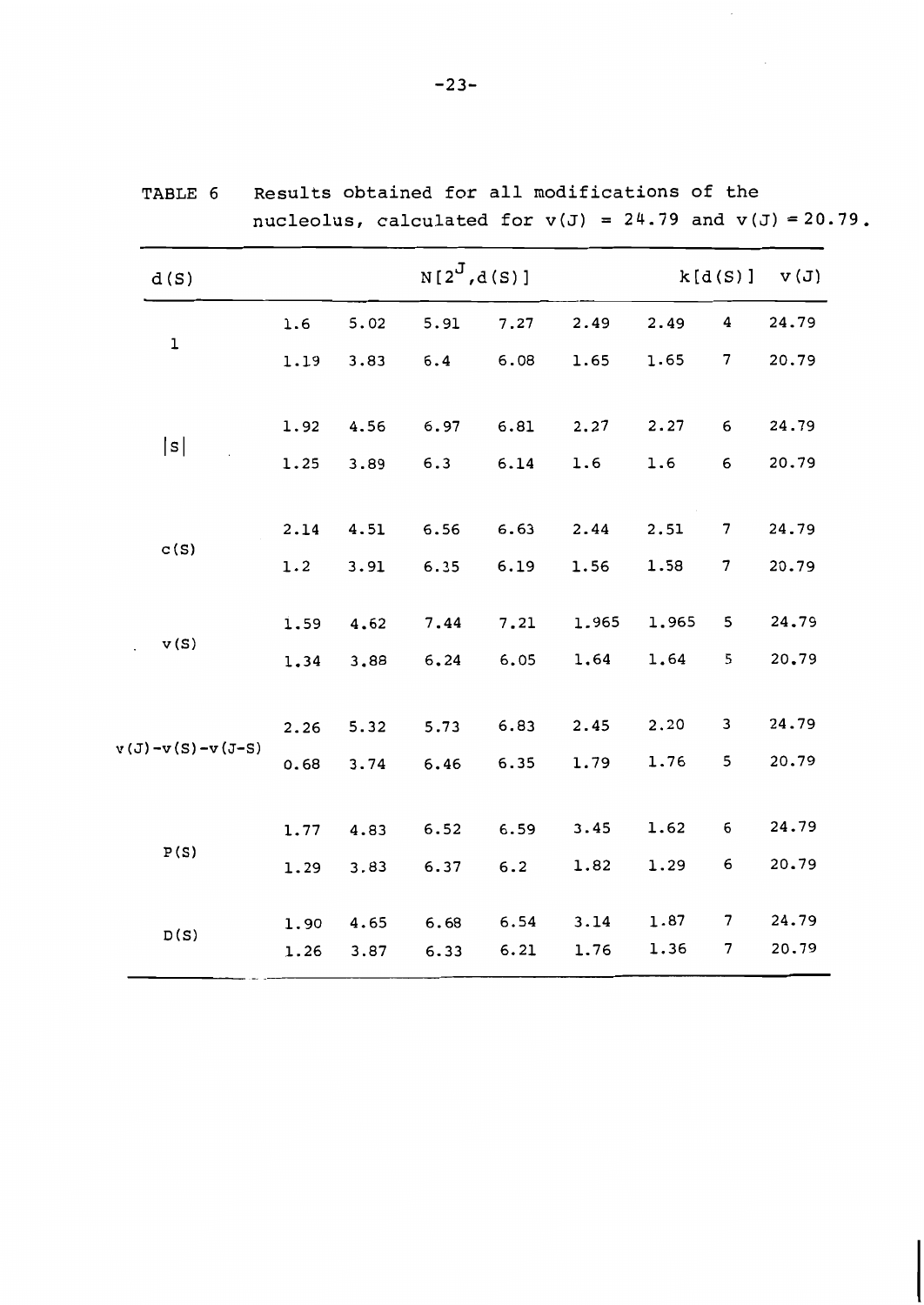REFERENCES

- Bondareva, O.N. (1963) Some applications of linear programming to the theory of cooperative games. *Problems of Cybernetics*  10:119-139.
- Kohlberg, E. (1971) On the nucleolus of a characteristic function game. *SIAM Journal on Applied Mathematics* 20:62-63.
- Kopelowitz, A. (1967) Computation of the kernel of simple games and the nucleolus of n-person games. RM 31, Research Program in Game Theory and Mathematical Economics, Department of Mathematics, Hebrew University of Jerusalem.
- Littlechild, S.C. and Vaida, K.G. (1966) The propensity to disrupt and the disruption nucleolus of a characteristic function game. *International Journal of Game Theory* 5:151-161.
- Loughlin, J.C. (1977) The efficiency and equity of cost allocation methods for multipurpose water projects. *Water Resources Research* 13:8-14.
- Menshikova, O.R. (1974) On computation of the nucleolus of some classes of games. Third All-Union Conference on Game Theory (USSR) , Odessa.
- Menshikova, O.R. (1976) On computation of the generalized nucleolus. *USSR Computational Mathematics and Mathematical Physics* 16:1121-1135.
- Owen, G. (1974) A note on the nucleolus. *International Journal of Game Theory* 3:101-104.
- Schmeidler, D. (1969) The nucleolus of a characteristic function game. *SIAM Journal on Applied Mathematics* 17:1163-1170.
- Shapley, L.S. (1971) Cores of convex games. *International*  Journal of Game Theory 1:11-26.
- Shapley, L.S. and Shubik, M. (1973) Characteristic function, core and stable set. Chapter 6 in *Game Theory in Economics,*  RAND Report R-904-NSF/6, Santa Monica, 1973.